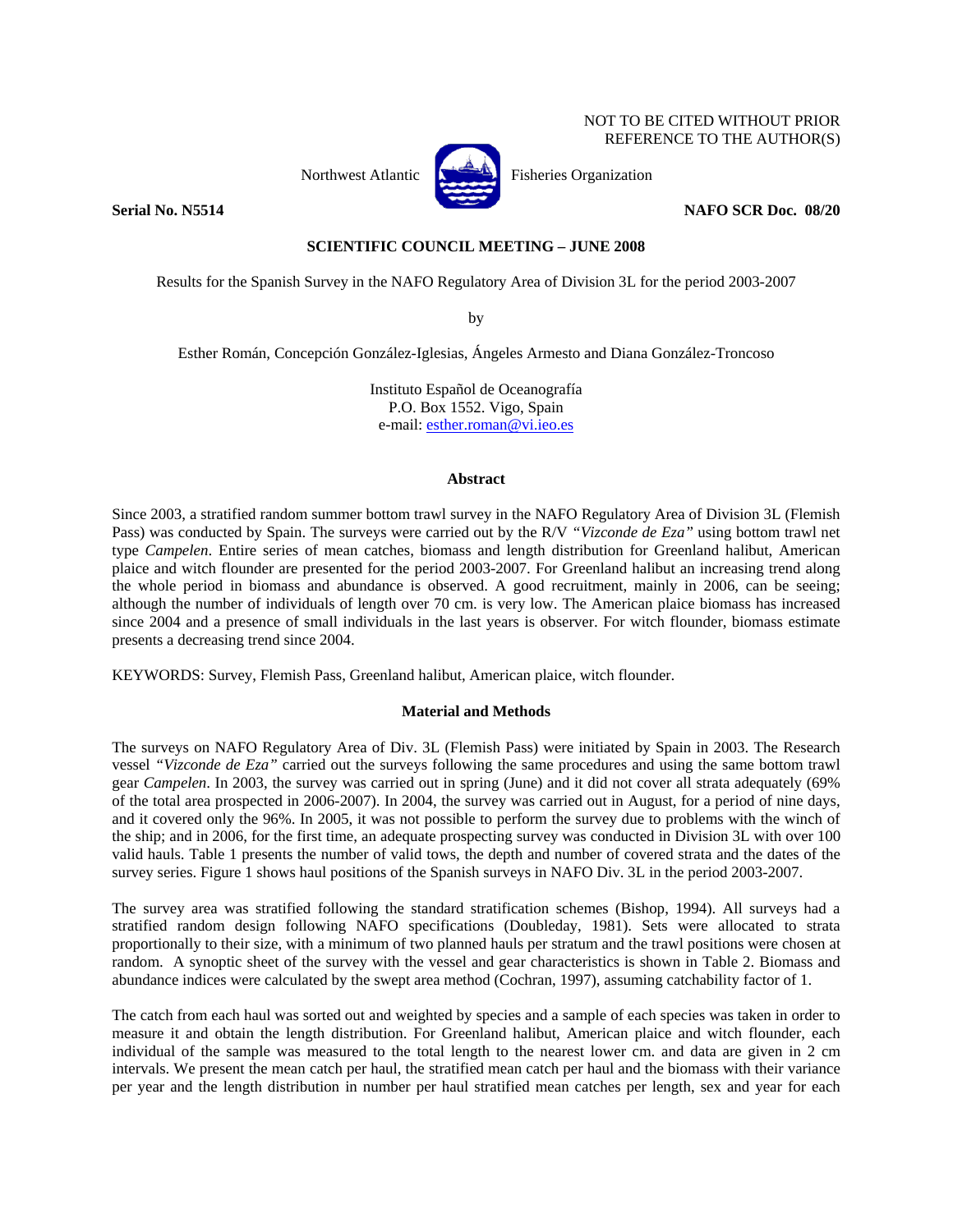species in the period 2003-2007. To obtain the biomass from length distribution, the following formula was used: Weight=a  $(Length+0.5)^b$ .

## Stratified mean catches and SD

The mean catch  $(\overline{y}_i)$  and the variance  $(Var_i)$  are calculated by stratum by the following formulas:

$$
\overline{y}_i = \sum_{j=1}^{T_i} \frac{y_j}{T_i}, \quad i = 1, ..., h
$$
  

$$
Var_i = \sum_{j=1}^{T_i} \frac{(y_j - \overline{y}_i)^2}{T_i - 1}, \quad i = 1, ..., h
$$

where:

 $y_i$  is the catch in haul *j*  $T_i$  is the number of hauls in the stratum  $i$ *h* is the total number of strata

and the stratified mean catch ( $\overline{y}_i^{str}$ ) and the stratified variance ( $Var_i^{str}$ ) by stratum are obtained as follow:

$$
\overline{y}_i^{str} = \overline{y}_i n_i, \quad i = 1, ..., h
$$

$$
Var_i^{str} = Var_i \frac{n_i^2}{T_i}, \quad i = 1, \dots, h
$$

where:

 $n_i$  is the area of the stratum *i*,  $i = 1, ..., h$ 

Then the total stratified mean catch  $(\overline{y})$  and the variance  $(Var)$  by year are calculated according to the formulas:

$$
\overline{Y} = \sum_{i=1}^{h} \frac{\overline{y}_i^{str}}{N}
$$

$$
Var = \sum_{i=1}^{h} \frac{Var_i^{str}}{N^2}
$$

where:

$$
N = \sum_{i=1}^{h} n_i
$$
 is the total area by year

The stratified standard deviation (SD) by year is calculated as the square root of the stratified variance by year.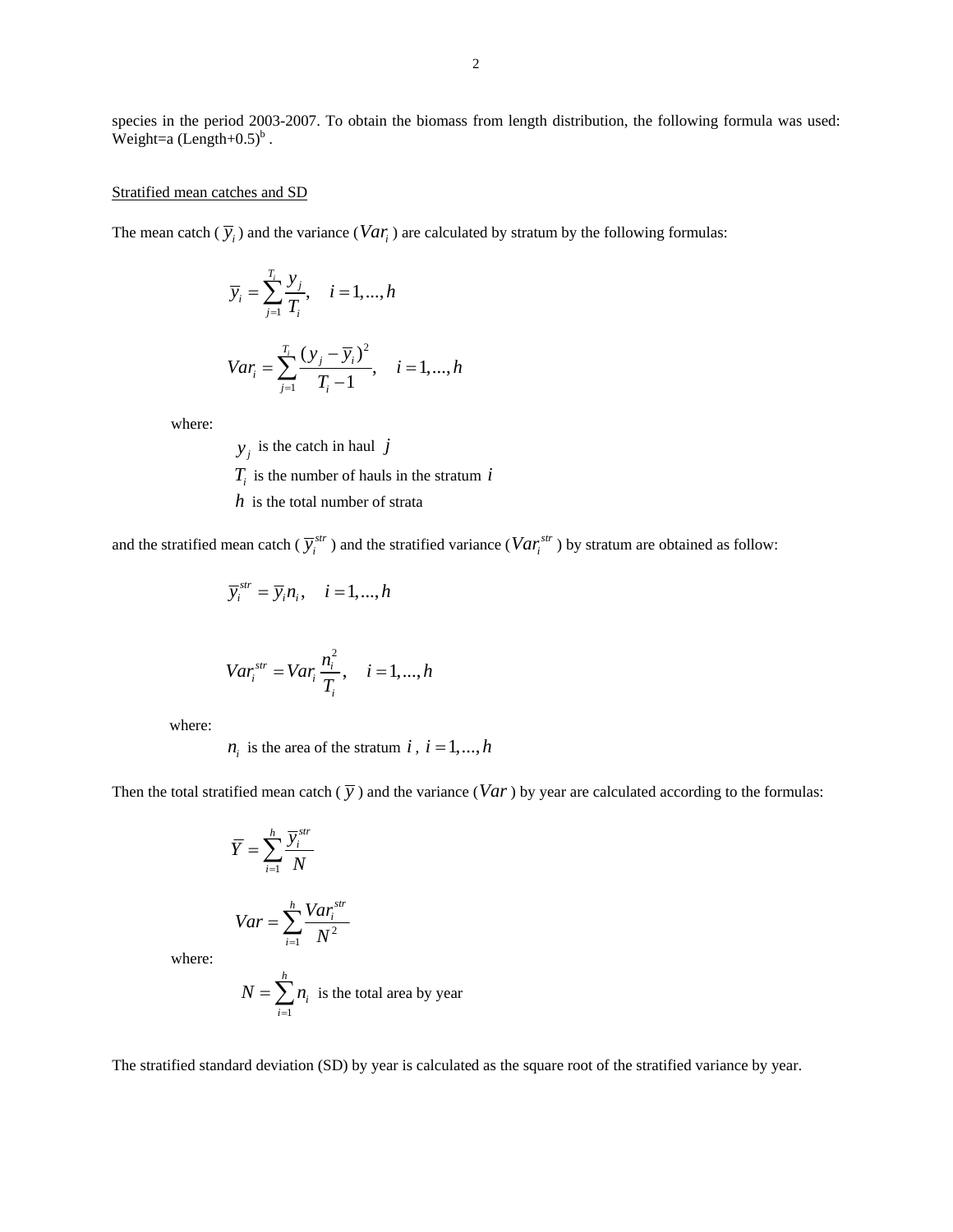## **Results**

In this report, only the results for Greenland halibut, American plaice and witch flounder are presented. The results for the rest of target species will be presented in other SCR in this SC meeting. The detailed results for Northern shrimp, the most abundant species in the catches of all surveys, were presented in Casas, J. M. (2007).

## **Greenland halibut (***Reinhardtius hippoglossoides* **Walbaum, 1792)**

The Greenland halibut stock in Subarea 2 and Div. 3KLMNO is considered to be part of a biological stock complex, which includes Subareas 0 and 1. Abundance and biomass indices were available from research vessel surveys by Canada in Div. 2J+3KLMNO (1978-2007), EU in Div. 3M (1988-2007) and EU-Spain in Div. 3NO (1995-2007).

Catches increased sharply in 1990 due to a developing fishery in the NAFO Regulatory Area in Div. 3LMNO and continued at high levels during 1991-94. The exploitable biomass was reduced to low levels in 1995-97 due to very high catches and high fishing mortality. It increased during 1998-2000 due to greatly reduced catches, much lower fishing mortality and improved recruitment. The exploitable biomass has declined in recent years and the current estimates (2004-2007) are amongst the lowest in the series. Recent recruitment has been below average, and fishing mortality remains high (NAFO, 2007).

# Mean catches and biomass

Table 3 shows the swept area, the tow number, the mean catches and their variance per haul and year for Greenland halibut. Table 4 and Figure 2 present the stratified mean catches per stratum with the total variance per year. Table 5 and Figure 3 present the biomass per swept area per stratum and their total variance per year. Table 6 presents the length-weight relationships.

The biomass of the Greenland halibut has had a slight increase in the prospected area along the whole period. The biomass presents the same trend as mean catches since the year 2004. In 2003, the mean catch does not follow the same pattern; this is probably due to the less area covered in 2003 survey.

### Length distribution

Table 7 presents the stratified mean catches per haul length distribution for the Greenland halibut, by sex and year, with the number of samples in which there were length measures, the total number of individuals measured in these samples, the sampled catch and the range of lengths met, as well as the total catch of this species and the total hauls made in the survey. In Figures 4 and 5 the evolution along the years can be followed.

In this period a good recruitment can be seeing, although the number of individuals of length over 70 cm. is very low. Although biomass and stratified mean catch increased in 2007, the number of individuals per stratified mean catches decreased in this year, due to the good recruitment in 2006. The highest recruitment was in 2006, that appears in Fig. 4, with length classes mode 14 cm. We must wait for next years data to see the evolution of this recruitment.

## **American plaice (***Hippoglossoides platesoides* **Fabricius, 1780)**

There was no directed fishing of American plaice in 1994 and there has been under moratorium since 1995. Catches increased after the moratorium until 2003 after which they began to decline. Biomass and SSB remain low compared to historic levels. SSB declined to the lowest estimated level in 1994 and 1995. It has increased since then still remains very low. There has been no good recruitment to the exploitable biomass since the mid-1980s (NAFO, 2007).

#### Mean catches and biomass

American plaice haul mean catches by stratum are presented in Table 8, including swept area, number of hauls and SD. Stratified mean catches per tow by stratum and year and their variance are presented in Table 9. The entire time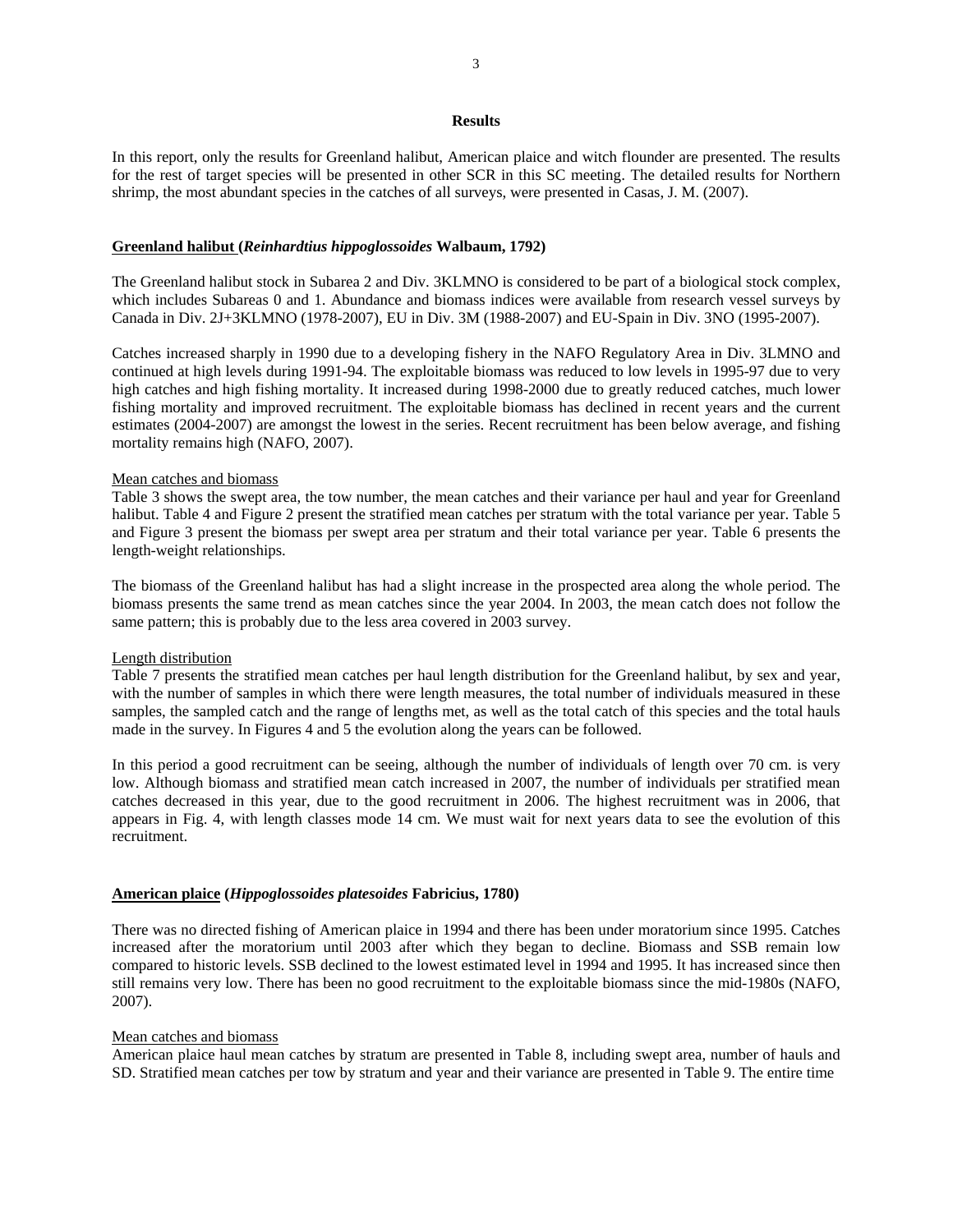series (2003-2007) of biomass and their SD estimates of American plaice are shown in Table 10. Length-weight relationships are presented in Table 6.

The American plaice indices show a general increasing trend in the prospected area along the years (Fig. 6 and 7). The highest values in the estimated biomass have been observed in the shallowest strata, in a range of depth from 93 to 274 meters.

## Length distribution

Table 11 presents the stratified mean catches per haul length distribution by sex and year. As well as the number of samples in which there were length measures, the total number of individuals measured in these samples, the sampled catch and the range of lengths met. The total catch of this species and the total hauls made in the survey are shown too. In Figures 8 and 9 the evolution along the years can be followed.

In 2006 and 2007 there is presence of small individual (around 12-14 cm). There is a higher proportion of females than males.

## **Witch flounder (***Glyptocephalus cynoglossus* **Linnaeus, 1758)**

Witch flounder stock has remained at a low level since 1995. A moratorium on directed fishing was implemented in 1995. Increases in biomass indices for the whole stock area were not observed in abundance indices, suggesting the slight increasing trends in biomass are the result of growth and not recruitment (NAFO, 2007).

#### Mean catches and biomass

Table 12 shows the swept area, the tow number, the mean catches and their variance per haul and year for witch flounder. Table 13 and Figure 10 present the stratified mean catches per stratum with the total variance per year. Table 14 and Figure 11 present the biomass per swept area per stratum and their total variance per year. The lengthweight relationships are presented in Table 6.

Witch flounder biomass has decreased since the year 2004. Estimated biomass ranged from 453 t in 2004 to a 297 t and 298 t in 2003 and 2007 respectively, although most estimate results comes from few strata. The stratified mean catches per stratum followed similar trends as the biomass indices (Fig. 10 and 11).

#### Length distribution

Table 15 presents the stratified mean catches per haul length distribution for this specie, by sex and year, with the number of samples in which there were length measures, the total number of individuals measured in these samples, the sampled catch and the range of lengths met, as the total catch of this species and the total hauls made in the survey. In Figures 12 and 13 we can follow the evolution along the years.

The highest recruitment was in 2003, but since then the number of younger individuals have declined.

#### **References**

BISHOP, C.A. 1994. Revision and additions to stratification schemes used during research vessel surveys in NAFO Subareas 2 and 3. *NAFO SCR Doc*., No 43, Serial No N2413, 23 p.

CASAS, J.M. 2007. Northern Shrimp (*Pandalus borealis*, Krøyer) from Spanish Bottom Trawl Survey 2007 in NAFO Divisions 3LNO. *NAFO SCR Doc*., No 79, Serial No N5465, 11 p.

COCHRAM, W. G. 1997. Sampling techniques. J. Wiley and Sons, N. Y., 23 p.

DOUBLEDAY, W. G. 1981. Manual on groundfish surveys in the Northwest Atlantic. *NAFO Sci.Coun.Studies*, **2**, 55.

NAFO. 2007. Report of Scientific Council Meeting, 7-21 June 2007.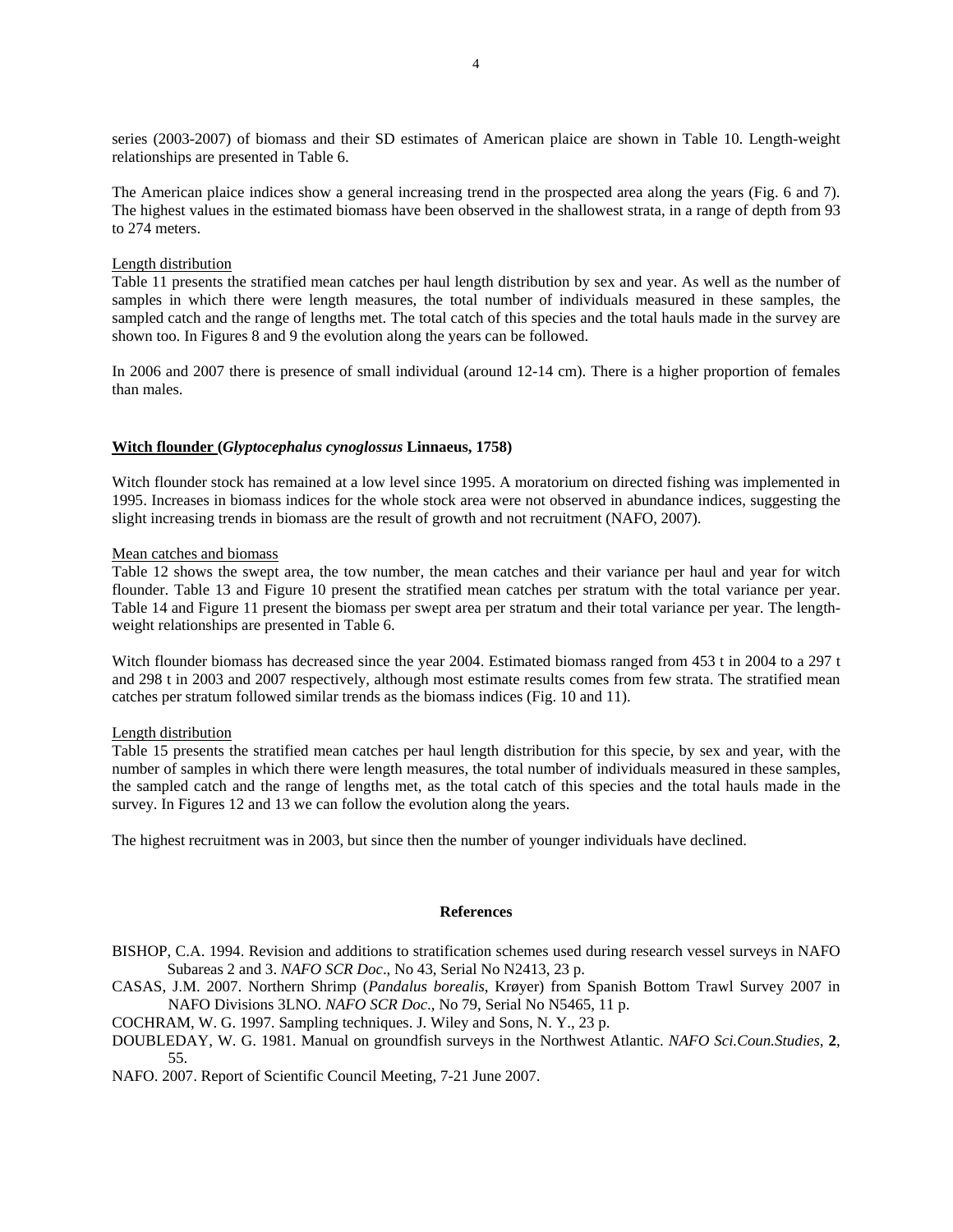| Year | Vessel                | Valid tows | Depth strata<br>covered (m) | Surveyed<br>strata $(no.)$ | Dates                        |
|------|-----------------------|------------|-----------------------------|----------------------------|------------------------------|
| 2003 | R/V "Vizconde de Eza" | 39         | 118-1100                    | 17                         | June $2$ - June 6, June $29$ |
| 2004 | R/V "Vizconde de Eza" | 50         | 141-1452                    | 23                         | August 7 - August 15         |
| 2005 |                       | -          |                             | $\overline{\phantom{0}}$   | -                            |
| 2006 | R/V "Vizconde de Eza" | 100        | 116-1449                    | 24                         | July 31 - August 18          |
| 2007 | R/V "Vizconde de Eza" | 94         | 119-1449                    | 24                         | July 23 - August 11          |

**TABLE 1.-** Spanish bottom trawl surveys in NAFO Division 3L for the period 2003-2007.

**TABLE 2.-** Technical data of the Spanish survey in NAFO Division 3L for the period 2003-2007.

| Procedure                                         | Specification                                                                                                                                          |
|---------------------------------------------------|--------------------------------------------------------------------------------------------------------------------------------------------------------|
| <b>Vessel</b>                                     | R/V "Vizconde de Eza"                                                                                                                                  |
| <b>GT</b>                                         | 1400 t.                                                                                                                                                |
| Power                                             | 1800 HP                                                                                                                                                |
| Surveyed area                                     | Div. 3L (depth < 1500 m, outside ZEE Canada)                                                                                                           |
| Mean trawl speed                                  | 3 knots                                                                                                                                                |
| Trawling time                                     | 30 minutes effective time                                                                                                                              |
| <b>Fishing gear type</b>                          | Campelen 1800                                                                                                                                          |
| Headline                                          | 29.5 m                                                                                                                                                 |
| Groundrope                                        | 19.5 m                                                                                                                                                 |
| Type of groundrope                                | 34 rockhopper                                                                                                                                          |
| Floats                                            | $(2 x 39) + 10$                                                                                                                                        |
| <b>Bridle</b>                                     | 40 m (20 mm)                                                                                                                                           |
| Vertical opening                                  | $4 - 5$                                                                                                                                                |
| Horizontal opening                                | 26                                                                                                                                                     |
| <b>Trawl</b> doors                                | Polyvalent, 1400 Kg                                                                                                                                    |
| Warp                                              | $20 \text{ mm}$                                                                                                                                        |
| Warp to depth ratio                               | 22.287 * Depth $(m)^{0.6667}$                                                                                                                          |
| Mesh size in the cod-end                          | 44 mm                                                                                                                                                  |
| Type of survey:                                   | Stratified random bottom trawl survey                                                                                                                  |
| Criterion to change position of a<br>selected tow | Unsuitable bottom for trawling according to commercial fish<br>information or ecosonder register. Information on gear damage<br>from previous surveys. |
| Criterion to reject data from tow                 | - Severe tears in the gear                                                                                                                             |
|                                                   | - tears in cod-end                                                                                                                                     |
|                                                   | - Less of 20 minutes tow                                                                                                                               |
|                                                   | - Bad behaviour of the gear                                                                                                                            |
| Daily period for fishing                          | 6.00 to 22.00 hours                                                                                                                                    |
| Target species                                    | Greenland halibut, American plaice, Atlantic cod, roughhead<br>grenadier, witch flounder, thorny skate, red fish, black dogfish,<br>northern shrimp.   |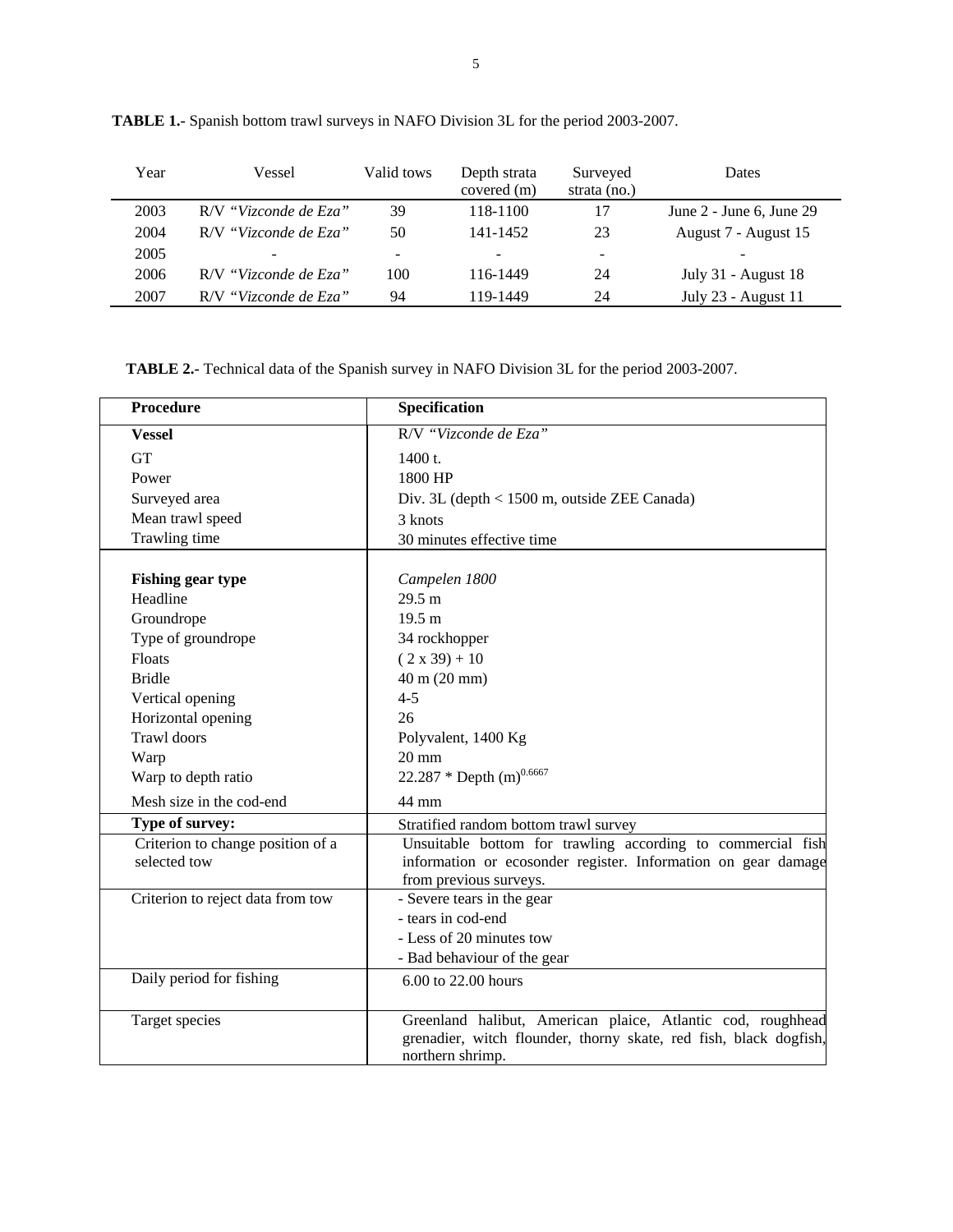**TABLE 3.-** Swept area, number of hauls and **Greenland halibut** mean catch (Kg) and SD (\*\*) by stratum. Spanish Survey in NAFO Div. 3L for the period 2003-2007, on board the R/V *"Vizconde de Eza".* (\*) In 2003, the data correspond to 69% of the total area prospected in 2006-2007.

|               | 2004<br>$2003$ (*)       |                          |               |                          |               |            | 2006          |                          |               |            |               | 2007      |               |                |               |            |
|---------------|--------------------------|--------------------------|---------------|--------------------------|---------------|------------|---------------|--------------------------|---------------|------------|---------------|-----------|---------------|----------------|---------------|------------|
| Stratum Swept | area                     | Tow<br>No.               | Mean<br>catch | <b>SD</b>                | Swept<br>area | Tow<br>No. | Mean<br>catch | <b>SD</b>                | Swept<br>area | Tow<br>No. | Mean<br>catch | <b>SD</b> | Swept<br>area | Tow<br>No.     | Mean<br>catch | <b>SD</b>  |
| 385           | 0.0225                   | 2                        | 0.000         | 0.000                    | 0.0229        | 2          | 6.025         | 7.814                    | 0.0229        | 2          | 15.721        | 8.173     | 0.0225        | $\overline{2}$ | 16.750        | 6.293      |
| 387           | 0.0229                   | 2                        | 15.890        | 6.661                    | 0.0214        | 2          | 65.550        | 13.930                   | 0.0225        |            | 52.500        | 4.950     | 0.0225        | 2              | 31.050        | 6.576      |
| 388           | 0.0334                   | 3                        | 20.870        | 13.452                   | 0.0105        |            | 42.700        | $\overline{\phantom{a}}$ | 0.0566        | 5          | 47.424        | 8.026     | 0.0563        | 5              | 50.036        | 21.899     |
| 389           | 0.0454                   | $\overline{4}$           | 0.459         | 0.507                    | 0.0225        | 2          | 5.770         | 1.796                    | 0.0795        |            | 32.941        | 14.261    | 0.0900        | 8              | 37.473        | 14.697     |
| 390           | 0.0563                   | 5                        | 0.020         | 0.029                    | 0.0345        | 3          | 0.000         | 0.000                    | 0.1249        | 11         | 12.967        | 16.007    | 0.1350        | 12             | 6.454         | 10.772     |
| 391           | 0.0338                   | 3                        | 0.313         | 0.369                    | 0.0218        | 2          | 5.710         | 4.398                    | 0.0450        | 4          | 17.633        | 5.302     | 0.0450        | 4              | 15.750        | 5.063      |
| 392           | 0.0116                   | 1                        | 12.500        | $\blacksquare$           | 0.0214        | 2          | 15.600        | 10.607                   | 0.0229        | 2          | 6.900         | 3.111     | 0.0225        |                | 42.350        | 34.153     |
| 729           | 0.0210                   | 2                        | 34.860        | 7.552                    | 0.0221        | 2          | 30.500        | 3.394                    | 0.0338        | 3          | 24.120        | 9.552     | 0.0338        | 3              | 24.695        | 4.326      |
| 730           | 0.0221                   | 2                        | 24.400        | 5.798                    | 0.0221        | 2          | 7.650         | 2.616                    | 0.0326        | 3          | 8.403         | 6.415     | 0.0225        | 2              | 4.840         | 3.620      |
| 731           | 0.0229                   | 2                        | 36.350        | 2.758                    | 0.0233        | 2          | 27.260        | 3.338                    | 0.0341        | 3          | 16.643        | 6.408     | 0.0338        | 3              | 31.299        | 16.813     |
| 732           | 0.0113                   | 1                        | 43.100        | $\overline{\phantom{a}}$ | 0.0210        | 2          | 11.050        | 0.778                    | 0.0334        | 3          | 6.570         | 3.380     | 0.0338        | 3              | 9.847         | 3.027      |
| 733           | n.s.                     | n.s.                     | n.s.          | n.s.                     | 0.0330        | 3          | 18.233        | 2.495                    | 0.0454        | 4          | 18.556        | 8.530     | 0.0338        | 3              | 24.610        | 12.655     |
| 734           | n.s.                     | n.s.                     | n.s.          | n.s.                     | 0.0304        | 3          | 20.567        | 11.620                   | 0.0225        | 2          | 4.478         | 1.340     | 0.0225        | 2              | 4.639         | 1.940      |
| 741           | 0.0113                   | 1                        | 27.200        | $\blacksquare$           | 0.0323        | 3          | 11.517        | 6.225                    | 0.0218        | 2          | 5.648         | 0.583     | 0.0225        | $\overline{2}$ | 4.590         | 6.491      |
| 742           | 0.0116                   | 1                        | 31.800        | $\blacksquare$           | 0.0120        |            | 31.100        | $\overline{\phantom{a}}$ | 0.0229        | 2          | 10.593        | 1.453     | 0.0225        | 2              | 4.728         | 1.503      |
| 743           | n.s.                     | n.s.                     | n.s.          | n.s.                     | 0.0188        | 2          | 8.765         | 10.090                   | 0.0225        | 2          | 4.750         | 6.718     | 0.0225        | 2              | 10.925        | 2.185      |
| 744           | n.s.                     | n.s.                     | n.s.          | n.s.                     | 0.0101        | 1          | 7.500         | $\sim$                   | 0.0229        | 2          | 10.520        | 9.588     | 0.0218        | 2              | 28.770        | 21.835     |
| 745           | 0.0341                   | 3                        | 11.000        | 8.296                    | 0.0319        | 3          | 12.933        | 1.026                    | 0.0686        | 6          | 7.227         | 3.098     | 0.0675        | 6              | 8.536         | 4.108      |
| 746           | 0.0446                   | 4                        | 29.503        | 16.252                   | 0.0338        | 3          | 9.533         | 5.315                    | 0.0675        | 6          | 5.672         | 4.188     | 0.0664        | 6              | 6.965         | 6.921      |
| 747           | n.s.                     | n.s.                     | n.s.          | n.s.                     | 0.0308        | 3          | 0.507         | 0.443                    | 0.1230        | 11         | 4.328         | 5.447     | 0.1238        | 11             | 5.519         | 6.837      |
| 748           | 0.0109                   | 1                        | 13.700        | $\blacksquare$           | 0.0199        | 2          | 6.375         | 5.056                    | 0.0326        | 3          | 3.428         | 4.404     | 0.0338        | 3              | 6.460         | 6.984      |
| 749           | 0.0221                   | 2                        | 8.540         | 4.016                    | 0.0221        | 2          | 6.550         | 9.263                    | 0.0229        | 2          | 4.250         | 6.010     | 0.0113        | 1              | 4.010         | $\sim$ $-$ |
| 750           | n.s.                     | n.s.                     | n.s.          | n.s.                     | 0.0180        | 2          | 0.000         | 0.000                    | 0.1005        | 9          | 10.041        | 12.221    | 0.0679        | 6              | 9.362         | 16.847     |
| 751           | n.s.                     | n.s.                     | n.s.          | n.s.                     | n.s.          | n.s.       | n.s           | n.s                      | 0.0454        | 4          | 4.570         | 5.958     | 0.0225        | 2              | 20.400        | 15.981     |
|               | $\overline{\phantom{a}}$ | $\overline{\phantom{0}}$ |               |                          |               |            |               |                          |               |            |               |           |               |                |               |            |

$$
(**) SD = \frac{\sum (x_i - \overline{x})}{n-1}
$$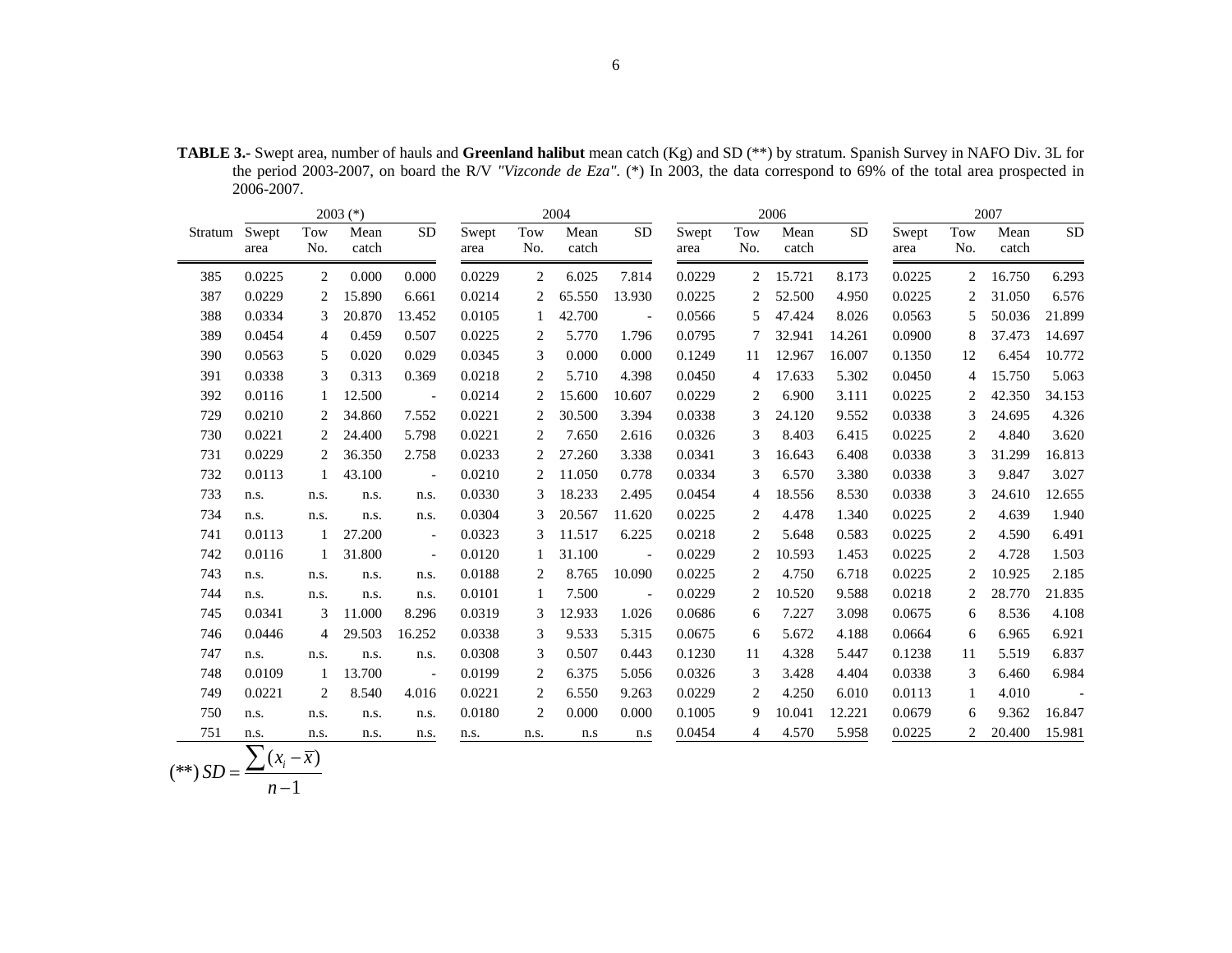|               |          |          | Survey                   |          |           |
|---------------|----------|----------|--------------------------|----------|-----------|
| Stratum       | 2003     | 2004     | 2005                     | 2006     | 2007      |
| 385           | 0.00     | 710.95   | $\overline{a}$           | 1855.08  | 1976.50   |
| 387           | 4067.84  | 16780.80 | $\overline{a}$           | 13440.00 | 7948.80   |
| 388           | 7450.59  | 15243.90 | $\overline{\phantom{0}}$ | 16930.37 | 17862.78  |
| 389           | 233.76   | 2936.93  |                          | 16767.19 | 19073.88  |
| 390           | 16.30    | 0.00     |                          | 10567.88 | 5259.74   |
| 391           | 88.36    | 1610.22  | $\blacksquare$           | 4972.37  | 4441.50   |
| 392           | 1812.50  | 2262.00  | $\overline{a}$           | 1000.50  | 6140.75   |
| 729           | 6483.96  | 5673.00  | ÷                        | 4486.32  | 4593.27   |
| 730           | 4148.00  | 1300.50  | $\blacksquare$           | 1428.57  | 822.80    |
| 731           | 7851.60  | 5888.16  |                          | 3594.96  | 6760.51   |
| 732           | 9956.10  | 2552.55  |                          | 1517.67  | 2274.58   |
| 733           | n.s.     | 4266.60  | $\blacksquare$           | 4342.16  | 5758.74   |
| 734           | n.s.     | 3146.70  |                          | 685.06   | 709.69    |
| 741           | 2720.00  | 1151.67  | ÷                        | 564.75   | 459.00    |
| 742           | 2035.20  | 1990.40  | $\overline{\phantom{0}}$ | 677.92   | 302.56    |
| 743           | n.s.     | 447.02   |                          | 242.25   | 557.18    |
| 744           | n.s.     | 495.00   |                          | 694.32   | 1898.82   |
| 745           | 3828.00  | 4500.80  |                          | 2514.88  | 2970.59   |
| 746           | 11564.98 | 3737.07  |                          | 2223.29  | 2730.28   |
| 747           | n.s.     | 366.83   | $\overline{a}$           | 3133.67  | 3995.56   |
| 748           | 2178.30  | 1013.63  | ÷                        | 545.11   | 1027.14   |
| 749           | 1076.04  | 825.30   |                          | 535.50   | 505.26    |
| 750           | n.s.     | 0.00     |                          | 5582.86  | 5205.09   |
| 751           | n.s.     | n.s.     |                          | 1046.53  | 4671.60   |
|               |          |          |                          |          |           |
| <b>TOTAL</b>  | 65511.53 | 76900.01 |                          | 99349.19 | 107946.61 |
| $\mathcal{Y}$ | 14.64    | 12.29    |                          | 15.32    | 16.64     |
|               |          |          |                          |          |           |
| <b>SD</b>     | 1.09     | 0.59     |                          | 0.95     | 1.33      |

**TABLE 4.-** Stratified mean catches (Kg) and SD of **Greenland halibut** by stratum and year (2003-2007). n.s. means stratum not surveyed. In 2003, the data correspond to 69% of the total area prospected in 2006-2007.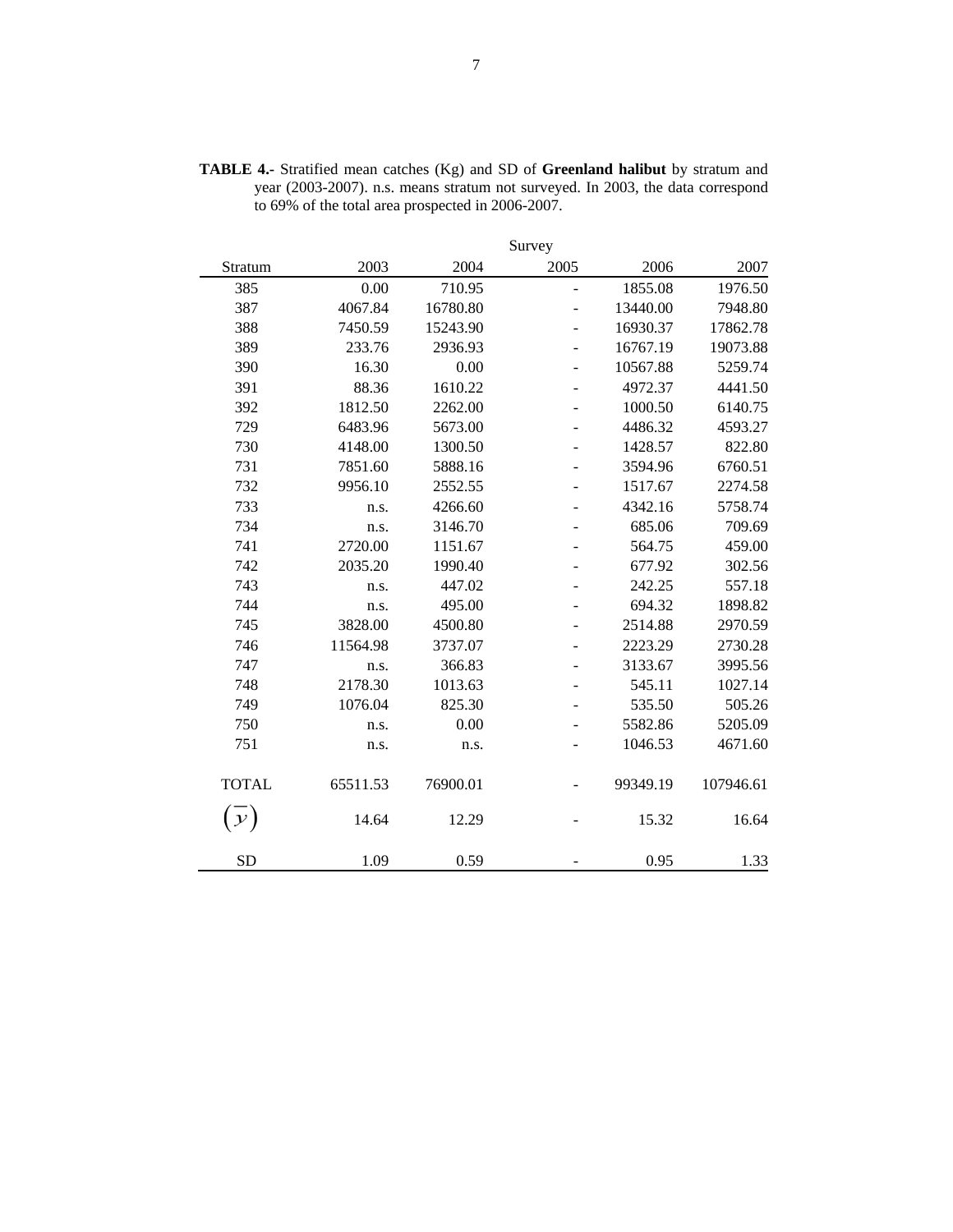| <b>TABLE 5.-</b> Survey estimates (by the swept area method) of <b>Greenland halibut</b> biomass (t.) and |
|-----------------------------------------------------------------------------------------------------------|
| SD by stratum and year in NAFO Div. 3L (R/V "Vizconde de Eza"). n.s. means stratum                        |
| not surveyed. In 2003: the data correspond to 69% of the total area prospected in 2006-                   |
| 2007.                                                                                                     |

|              |                |                  | Survey |      |      |
|--------------|----------------|------------------|--------|------|------|
| Stratum      | 2003           | 2004             | 2005   | 2006 | 2007 |
| 385          | $\overline{0}$ | 62               | ÷,     | 162  | 176  |
| 387          | 356            | 1570             |        | 1195 | 707  |
| 388          | 670            | 1452             |        | 1495 | 1588 |
| 389          | 21             | 261              |        | 1476 | 1695 |
| 390          | $\,1$          | $\boldsymbol{0}$ |        | 931  | 468  |
| 391          | 8              | 148              |        | 442  | 395  |
| 392          | 156            | 212              |        | 87   | 546  |
| 729          | 618            | 513              |        | 399  | 408  |
| 730          | 375            | 118              |        | 131  | 73   |
| 731          | 686            | 507              |        | 316  | 601  |
| 732          | 885            | 243              |        | 136  | 202  |
| 733          | n.s.           | 388              |        | 383  | 512  |
| 734          | n.s.           | 311              |        | 61   | 63   |
| 741          | 242            | 107              |        | 52   | 41   |
| 742          | 175            | 166              |        | 59   | 27   |
| 743          | n.s.           | 48               |        | 22   | 50   |
| 744          | n.s.           | 49               |        | 61   | 175  |
| 745          | 337            | 424              |        | 220  | 264  |
| 746          | 1037           | 332              |        | 198  | 247  |
| 747          | n.s.           | 36               |        | 280  | 355  |
| 748          | 200            | 102              |        | 50   | 91   |
| 749          | 97             | 75               |        | 47   | 45   |
| 750          | n.s.           | $\boldsymbol{0}$ |        | 500  | 460  |
| 751          | n.s.           | n.s.             |        | 92   | 415  |
| <b>TOTAL</b> | 5863           | 7121             |        | 8795 | 9603 |
| <b>SD</b>    | 445            | 325              |        | 551  | 769  |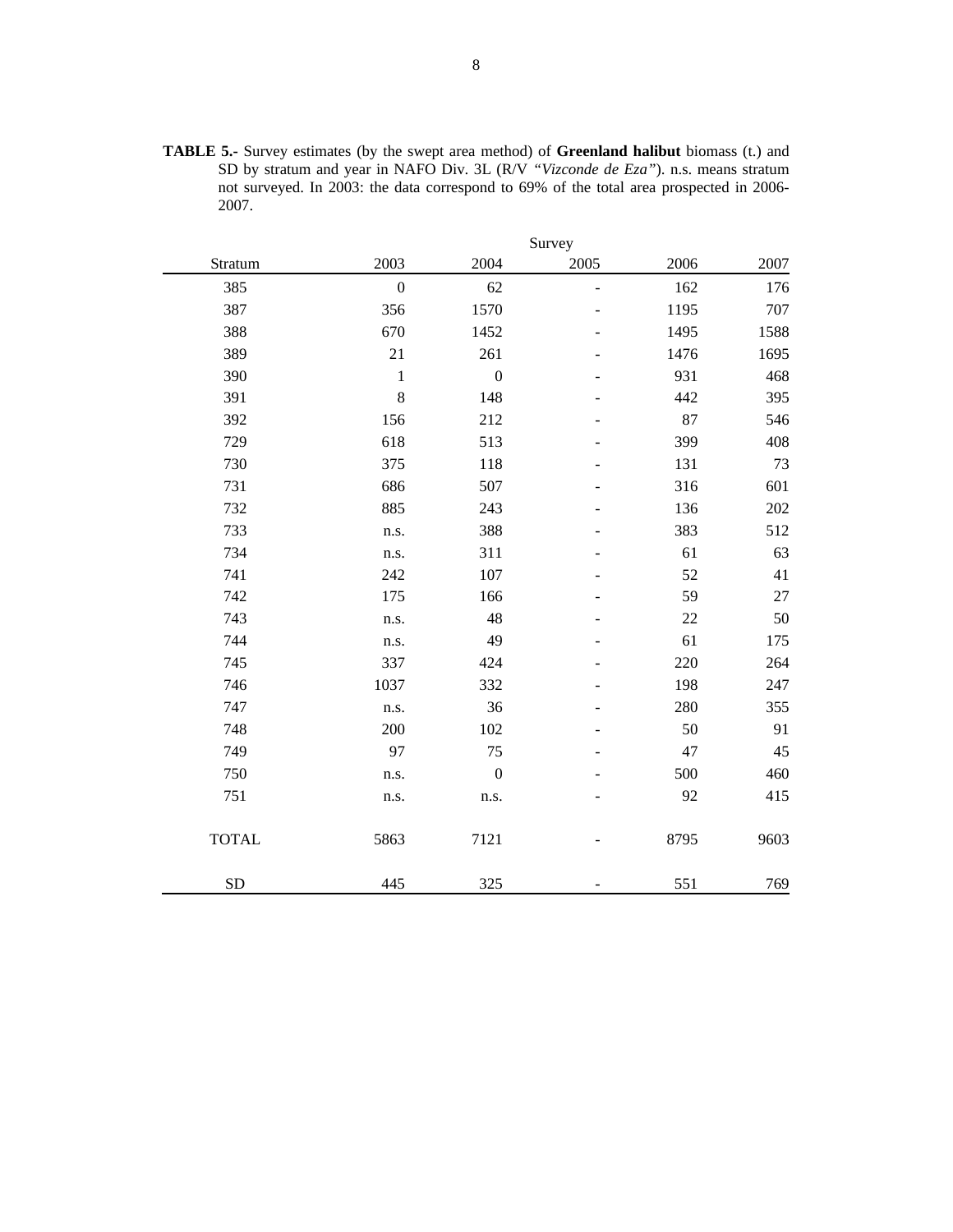| Year                     | Sex     | Length-Weight Equations   | N    | $r^2$  |
|--------------------------|---------|---------------------------|------|--------|
| <b>Greenland halibut</b> |         |                           |      |        |
| 2003                     | All     | $W = 0.0020 L^{3.3855}$   | 429  | 0.9897 |
|                          | Males   | $W = 0.0020 L^{3.3776}$   | 231  | 0.9858 |
|                          | Females | $W = 0.0020 L^{3.3914}$   | 198  | 0.9922 |
| 2004                     | All     | $W = 0.0025 L^{3.3067}$   | 724  | 0.9817 |
|                          | Males   | $W = 0.0021 L^{3.3591}$   | 335  | 0.9886 |
|                          | Females | $W = 0.0030 L^{3.2628}$   | 389  | 0.9769 |
| 2006                     | All     | $W = 0.0021 L^{3.3631}$   | 1220 | 0.9835 |
|                          | Males   | $W = 0.0019 L^{3.3863}$   | 583  | 0.9831 |
|                          | Females | $W = 0.0023 L^{3.3342}$   | 637  | 0.9835 |
| 2007                     | All     | $W = 0.0033 L^{3.2385}$   | 1544 | 0.9890 |
|                          | Males   | $W = 0.0032 L^{3.2464}$   | 694  | 0.9876 |
|                          | Females | $W = 0.0036 L^{3.2183}$   | 842  | 0.9898 |
| American plaice          |         |                           |      |        |
| 2003                     | All     | $W = 0.0018 L^{3.4328}$   | 725  | 0.9873 |
|                          | Males   | $W = 0.0025 L^{3.3191}$   | 205  | 0.9813 |
|                          | Females | $W = 0.0016 L^{3.4755}$   | 516  | 0.9887 |
| 2004                     | All     | $W = 0.0026 L^{3.4033}$   | 515  | 0.9808 |
|                          | Males   | $W = 0.0045 L^{3.1673}$   | 142  | 0.9473 |
|                          | Females | $W = 0.0022 L^{3.4001}$   | 373  | 0.9856 |
| 2006                     | All     | $W = 0.0025 L^{3.3723}$   | 759  | 0.9784 |
|                          | Males   | $W = 0.0026 L^{3.3615}$   | 267  | 0.9629 |
|                          | Females | $W = 0.0031 L^{3.3146}$   | 486  | 0.9776 |
| 2007                     | All     | $W = 0.0024 L^{3.3710}$   | 1276 | 0.9873 |
|                          | Males   | $W = 0.0026 L^{3.3456}$   | 444  | 0.9734 |
|                          | Females | $W = 0.0028 L^{3.3289}$   | 809  | 0.9910 |
| <b>Witch flounder</b>    |         |                           |      |        |
| 2003                     | All     | $W = 0.0019 L^{3.3452}$   | 96   | 0.9883 |
|                          | Males   | $W = 0.0018 L^{3.3564}$   | 39   | 0.9901 |
|                          | Females | $\rm W=0.0018~L^{3.3457}$ | 55   | 0.9861 |
| 2004                     | All     | $W = 0.0013 L^{3.4496}$   | 139  | 0.9888 |
|                          | Males   | $W = 0.0009 L^{3.5684}$   | 51   | 0.9796 |
|                          | Females | $W = 0.0013 L^{3.4636}$   | 72   | 0.9907 |
| 2006                     | All     | $W = 0.0026 L^{3.2619}$   | 193  | 0.9694 |
|                          | Males   | $W = 0.0046 L^{3.0994}$   | 65   | 0.9630 |
|                          | Females | $W = 0.0021 L^{3.3201}$   | 123  | 0.9631 |
| 2007                     | All     | $W = 0.0023 L^{3.3024}$   | 249  | 0.9776 |
|                          | Males   | $W = 0.0033 L^{3.1948}$   | 106  | 0.9618 |
|                          | Females | $W = 0.0025 L^{3.2803}$   | 135  | 0.9880 |

**Table 6.-** Length-weight relationships in the calculation of biomass, for Division 3L (out ZEE Canada), 2003-2007 for Greenland halibut, American plaice and witch flounder. The equation is *Weight=a(Length+0.5)<sup>b</sup>*. To calculate the parameters for the indeterminate individuals, we used the total data (males+females+indeterminate individuals).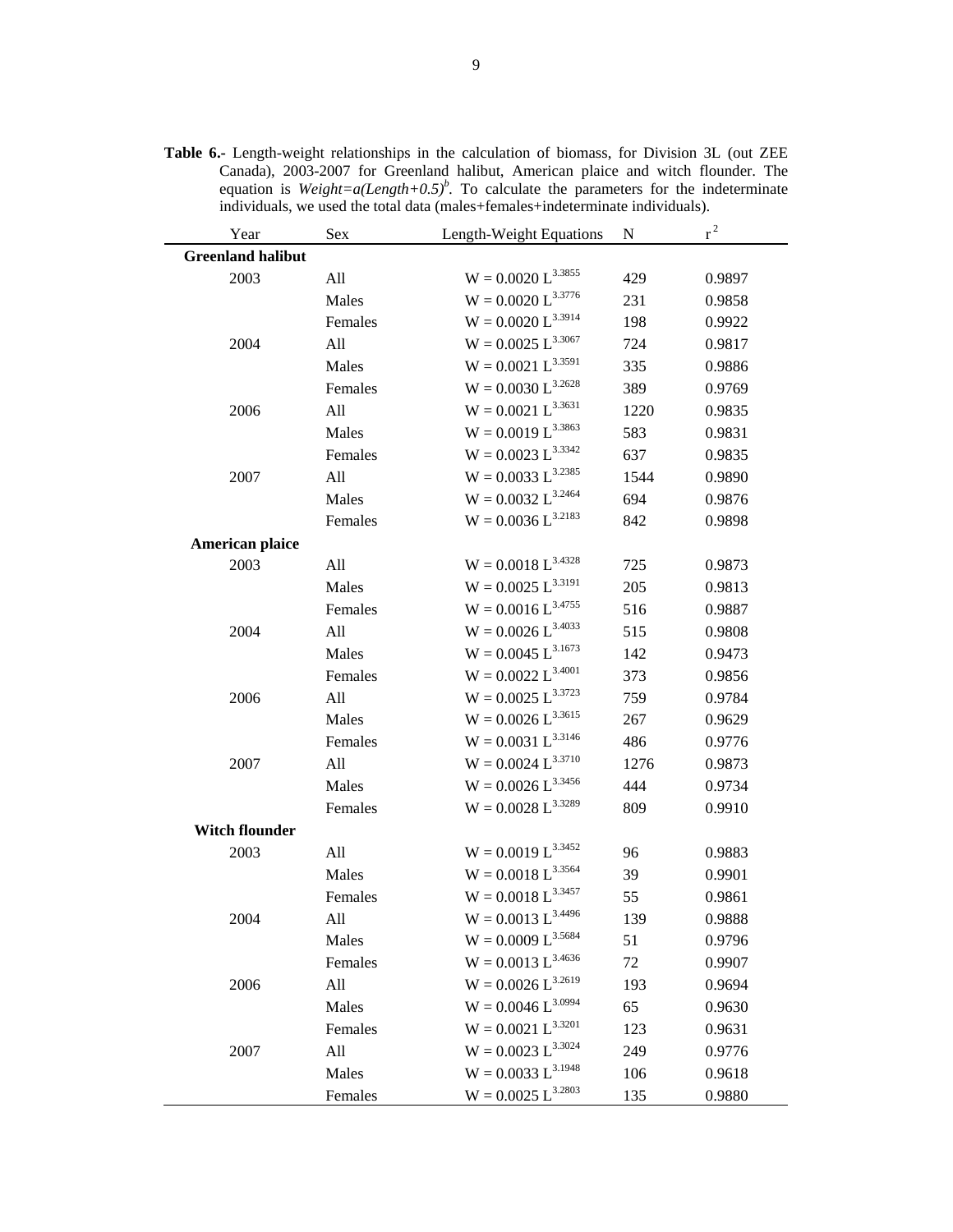**TABLE 7.- Greenland halibut** length distribution per haul mean catches by sex and year. Number per stratified mean catches. Spanish Summer Survey in NAFO 3L: 2003-2007 (R/V *"Vizconde de Eza"*). Indet. means indeterminate. (\*) In 2003, the data correspond to 69% of the total area prospected in 2006-2007.

|                |                      |                            | $2003$ (*)              |              |                      | 2004                       |                         |                 |        | 2006                 |                   |                                 |                      | 2007                       |                         |                         |
|----------------|----------------------|----------------------------|-------------------------|--------------|----------------------|----------------------------|-------------------------|-----------------|--------|----------------------|-------------------|---------------------------------|----------------------|----------------------------|-------------------------|-------------------------|
| Lenght $(cm.)$ | Males Females Indet. |                            |                         | Total        | Males Females Indet. |                            |                         | Total           |        | Males Females Indet. |                   | Total                           | Males Females Indet. |                            |                         | Total                   |
| 6              | 0.000                |                            | $0.000 \quad 0.000$     | 0.000        | 0.000                |                            | 0.040 0.000 0.040       |                 | 0.000  |                      |                   | $0.000$ $0.000$ $0.000$         | 0.000                |                            | $0.000$ $0.000$ $0.000$ |                         |
| 8              | 0.000                | 0.000                      | 0.000                   | 0.000        | 0.000                |                            | $0.000 \quad 0.000$     | 0.000           | 0.000  | 0.023                | 0.000             | 0.023                           | 0.010                | 0.000                      |                         | $0.010$ $0.020$         |
| 10             | 0.493                |                            | 0.643 0.000             | 1.135        | 0.000                |                            | $0.040$ $0.000$         | 0.040           | 0.264  |                      | 0.081 0.009 0.353 |                                 | 0.157                |                            | 0.156 0.062 0.375       |                         |
| 12             | 1.035                |                            | 1.651 0.000             | 2.686        | 0.489                |                            | 0.676 0.101 1.267       |                 | 2.123  |                      | 1.476 0.000       | 3.599                           | 0.940                | 0.987                      | 0.064 1.991             |                         |
| 14             | 0.890                | 1.249                      | 0.000                   | 2.139        | 1.079                |                            | 1.416 0.000 2.495       |                 | 2.640  | 3.178                |                   | 0.000 5.818                     | 1.092                | 1.467                      |                         | 0.000 2.559             |
| 16             | 0.031                | 0.031                      | 0.000                   | 0.062        | 0.994                | 1.202                      | 0.021 2.216             |                 | 1.015  | 1.383                | 0.000             | 2.398                           | 0.265                | 0.453                      |                         | 0.000 0.718             |
| 18             | 0.058                | 0.058                      | 0.000                   | 0.116        | 0.063                | 0.423                      | 0.000                   | 0.486           | 0.046  | 0.146                | 0.000 0.191       |                                 | 0.061                | 0.010                      | 0.000                   | 0.071                   |
| 20             | 0.363                |                            | 0.622 0.000             | 0.986        | 0.012                |                            | 0.021 0.000             | 0.033           | 0.011  |                      | 0.011 0.000 0.023 |                                 | 0.021                | 0.039                      |                         | 0.000 0.060             |
| 22             | 2.073                | 2.633                      | 0.000 4.706             |              | 0.279                |                            | 0.105 0.000 0.384       |                 | 0.011  | 0.089                |                   | $0.000 \quad 0.100$             | 0.190                |                            | 0.042 0.000 0.232       |                         |
| 24             | 3.813                | 3.681                      |                         | 0.000 7.494  | 0.954                | 0.331                      | 0.000                   | 1.285           | 0.164  | 0.081                |                   | $0.000 \quad 0.245$             | 0.425                | 0.454                      |                         | 0.000 0.879             |
| 26             | 3.032                | 2.546                      |                         | 0.000 5.578  | 1.705                | 0.806                      | 0.000 2.510             |                 | 0.401  | 0.350                |                   | 0.000 0.751                     | 0.600                | 0.691                      | 0.000                   | 1.291                   |
| 28             | 1.444                | 1.848                      | 0.000                   | 3.292        | 1.345                | 1.140                      | 0.000 2.485             |                 | 0.655  | 0.740                | 0.000             | 1.395                           | 0.353                | 0.523                      | 0.000                   | 0.876                   |
| 30             | 2.214                |                            | 2.132 0.000             | 4.345        | 1.942                | 1.303                      | 0.000 3.245             |                 | 0.821  | 0.697                | 0.000             | 1.518                           | 0.205                | 0.084                      | 0.000                   | 0.289                   |
| 32             | 2.600                | 2.520                      | 0.000                   | 5.120        | 2.316                | 1.846                      | $0.000$ 4.161           |                 | 0.851  | 0.785                | 0.000             | 1.636                           | 0.550                | 0.278                      | 0.000                   | 0.828                   |
| 34             | 2.470                | 1.885                      | 0.000                   | 4.355        | 2.215                | 2.114                      | 0.000                   | 4.329           | 1.539  | 1.359                | 0.000             | 2.898                           | 0.884                | 0.781                      | 0.000                   | 1.665                   |
| 36             | 1.549                | 1.433                      | 0.000                   | 2.982        | 1.698                | 2.293                      | 0.000 3.991             |                 | 1.569  | 1.621                |                   | 0.000 3.189                     | 1.218                | 1.304                      | 0.000                   | 2.522                   |
| 38             | 1.120                | 1.335                      | 0.000 2.455             |              | 1.336                | 1.751                      | 0.000                   | 3.087           | 1.260  | 1.920                |                   | 0.000 3.180                     | 1.431                | 1.580                      | 0.000 3.011             |                         |
| 40             | 0.471                |                            | 0.996 0.000 1.468       |              | 0.960                | 1.469                      | 0.000 2.429             |                 | 1.276  | 1.718                | 0.000 2.994       |                                 | 1.316                |                            | 2.134 0.000 3.449       |                         |
| 42             | 0.399                |                            | 0.814 0.000             | 1.213        | 0.351                |                            | 0.796 0.000             | 1.147           | 1.310  | 1.560                |                   | 0.000 2.870                     | 1.115                | 2.049                      |                         | 0.000 3.164             |
| 44             | 0.299                |                            | 0.616 0.000             | 0.916        | 0.259                | 0.671                      | 0.000                   | 0.930           | 0.845  | 1.687                |                   | 0.000 2.532                     | 1.017                | 1.919                      |                         | 0.000 2.937             |
| 46             | 0.080                | 0.249                      | 0.000                   | 0.329        | 0.116                |                            | 0.284 0.000             | 0.400           | 0.484  | 1.016                |                   | 0.000 1.500                     | 0.688                | 1.408                      |                         | 0.000 2.096             |
| 48             | 0.157                |                            | 0.211 0.000             | 0.368        | 0.088                |                            | 0.191 0.000             | 0.279           | 0.305  |                      | 0.811 0.000 1.115 |                                 | 0.343                | 1.025                      |                         | 0.000 1.368             |
| 50             | 0.133                |                            | 0.224 0.000             | 0.357        | 0.079                |                            | 0.084 0.000             | 0.163           | 0.128  |                      | 0.416 0.000 0.545 |                                 | 0.146                | 0.719                      |                         | 0.000 0.865             |
| 52             | 0.139                | 0.165                      | 0.000                   | 0.304        | 0.000                | 0.073                      | 0.000                   | 0.073           | 0.054  | 0.280                |                   | 0.000 0.334                     | 0.162                | 0.575                      | 0.000                   | 0.737                   |
| 54             | 0.050                | 0.201                      | 0.000                   | 0.251        | 0.052                |                            | 0.066 0.000             | 0.119           | 0.070  | 0.175                | 0.000             | 0.245                           | 0.058                | 0.324                      | 0.000                   | 0.382                   |
| 56             | 0.014                |                            | $0.102 \quad 0.000$     | 0.117        | 0.019                | 0.035                      | 0.000                   | 0.054           | 0.009  | 0.069                | 0.000             | 0.078                           | 0.032                | 0.130                      | 0.000                   | 0.162                   |
| 58             | 0.028                |                            | 0.022 0.000             | 0.050        | 0.013                | 0.040                      | 0.000                   | 0.053           | 0.031  |                      | 0.061 0.000 0.092 |                                 | 0.031                |                            | $0.060$ $0.000$         | 0.091                   |
| 60             | 0.000                | 0.000                      | 0.000                   | 0.000        | 0.020                |                            | 0.030 0.000             | 0.051           | 0.000  | 0.077                |                   | 0.000 0.077                     | 0.008                | 0.093                      | 0.000 0.101             |                         |
| 62             | 0.000                | 0.077                      | 0.000                   | 0.077        | 0.000                | 0.010                      | 0.000                   | 0.010           | 0.014  | 0.020                | 0.000             | 0.034                           | 0.000                | 0.069                      | 0.000                   | 0.069                   |
| 64             | 0.022                | 0.044                      | 0.000                   | 0.066        | 0.000                | 0.020                      | 0.000                   | 0.020           | 0.000  | 0.000                | 0.000             | 0.000                           | 0.000                | 0.000                      | 0.000                   | 0.000                   |
| 66             | 0.000                |                            | 0.041 0.000             | 0.041        | 0.000                | 0.000                      | 0.000                   | 0.000           | 0.000  | 0.025                |                   | 0.000 0.025                     | 0.000                | 0.021                      | 0.000                   | 0.021                   |
| 68             | 0.000                | 0.000                      | 0.000                   | 0.000        | 0.000                | 0.041                      | 0.000                   | 0.041           | 0.000  | 0.021                | 0.000             | 0.021                           | 0.000                | 0.010                      | 0.000                   | 0.010                   |
| 70             | 0.000                | 0.014                      | 0.000                   | 0.014        | 0.000                | 0.000                      | 0.000                   | 0.000           | 0.000  | 0.009                | 0.000             | 0.009                           | 0.000                | 0.010                      | 0.000                   | 0.010                   |
| 72             | 0.000                |                            | 0.044 0.000             | 0.044        | 0.000                | 0.000                      | 0.000                   | 0.000           | 0.000  | 0.000                | 0.000             | 0.000                           | 0.000                | 0.000                      | 0.000                   | 0.000                   |
| 74             | 0.000                |                            | 0.019 0.000             | 0.019        | 0.000                | 0.041                      | 0.000                   | 0.041           | 0.000  | 0.010                | 0.000             | 0.010                           | 0.000                | 0.000                      | 0.000                   | 0.000                   |
| 76             | 0.000                | 0.000                      | 0.000                   | 0.000        | 0.000                | 0.000                      | 0.000                   | 0.000           | 0.000  | 0.000                | 0.000             | 0.000                           | 0.000                | 0.023                      | 0.000                   | 0.023                   |
| 78             | 0.000                |                            | $0.000 \quad 0.000$     | 0.000        | 0.000                |                            | $0.000$ $0.000$ $0.000$ |                 | 0.000  |                      |                   | $0.000 \quad 0.000 \quad 0.000$ | 0.000                |                            | $0.000$ $0.000$ $0.000$ |                         |
| 80             | 0.000                |                            | 0.014 0.000             | 0.014        | 0.000                |                            | $0.000 \quad 0.000$     | 0.000           | 0.000  |                      |                   | $0.010$ $0.000$ $0.010$         | 0.000                |                            | $0.010$ $0.000$ $0.010$ |                         |
| 82             | 0.000                |                            | $0.000 \quad 0.000$     | 0.000        | 0.000                |                            | $0.000 \quad 0.000$     | 0.000           | 0.000  |                      |                   | $0.010$ $0.000$ $0.010$         | 0.000                |                            | $0.000$ $0.000$ $0.000$ |                         |
| 84             | 0.000                |                            | $0.000 \quad 0.000$     | 0.000        | 0.000                |                            | $0.000$ $0.000$ $0.000$ |                 | 0.000  |                      | 0.009 0.000 0.009 |                                 | 0.000                |                            | $0.000$ $0.000$ $0.000$ |                         |
| 86             | 0.000                |                            | $0.000 \quad 0.000$     | 0.000        | 0.000                |                            | $0.000$ $0.000$ $0.000$ |                 | 0.000  |                      | 0.011 0.000 0.011 |                                 | 0.000                |                            |                         | $0.000$ $0.000$ $0.000$ |
| 88             | 0.000                |                            | $0.022$ $0.000$ $0.022$ |              | 0.000                |                            | $0.000$ $0.000$ $0.000$ |                 | 0.000  |                      |                   | $0.000$ $0.000$ $0.000$         | 0.000                |                            |                         | $0.000$ $0.000$ $0.000$ |
|                |                      |                            |                         |              |                      |                            |                         |                 |        |                      |                   |                                 |                      |                            |                         |                         |
| Total          |                      | 24.978 28.145 0.000 53.123 |                         |              |                      | 18.384 19.317 0.122 37.824 |                         |                 | 17.897 | 21.932 0.009 39.839  |                   |                                 |                      | 13.317 19.429 0.136 32.883 |                         |                         |
| N° samples:    |                      |                            |                         | 35           |                      |                            |                         | 43              |        |                      |                   | 94                              |                      |                            |                         | 85                      |
| N° Ind.:       | 920                  | 1035                       | 0                       | 1955         | 935                  | 985                        | 4                       | 1924            | 1549   | 1907                 | 1                 | 3457                            | 1205                 | 1759                       | 13                      | 2977                    |
| Sampled catch: |                      |                            |                         | 585          |                      |                            |                         | 695             |        |                      |                   | 1397<br>$9 - 87$                |                      |                            |                         | 1533                    |
| Range:         |                      |                            |                         | 10-88<br>585 |                      |                            |                         | $7 - 75$<br>695 |        |                      |                   | 1397                            |                      |                            |                         | $9 - 80$                |
| Total catch:   |                      |                            |                         |              |                      |                            |                         |                 |        |                      |                   |                                 |                      |                            |                         | 1533                    |
| Total hauls:   |                      |                            |                         | 40           |                      |                            |                         | 58              |        |                      |                   | 101                             |                      |                            |                         | 99                      |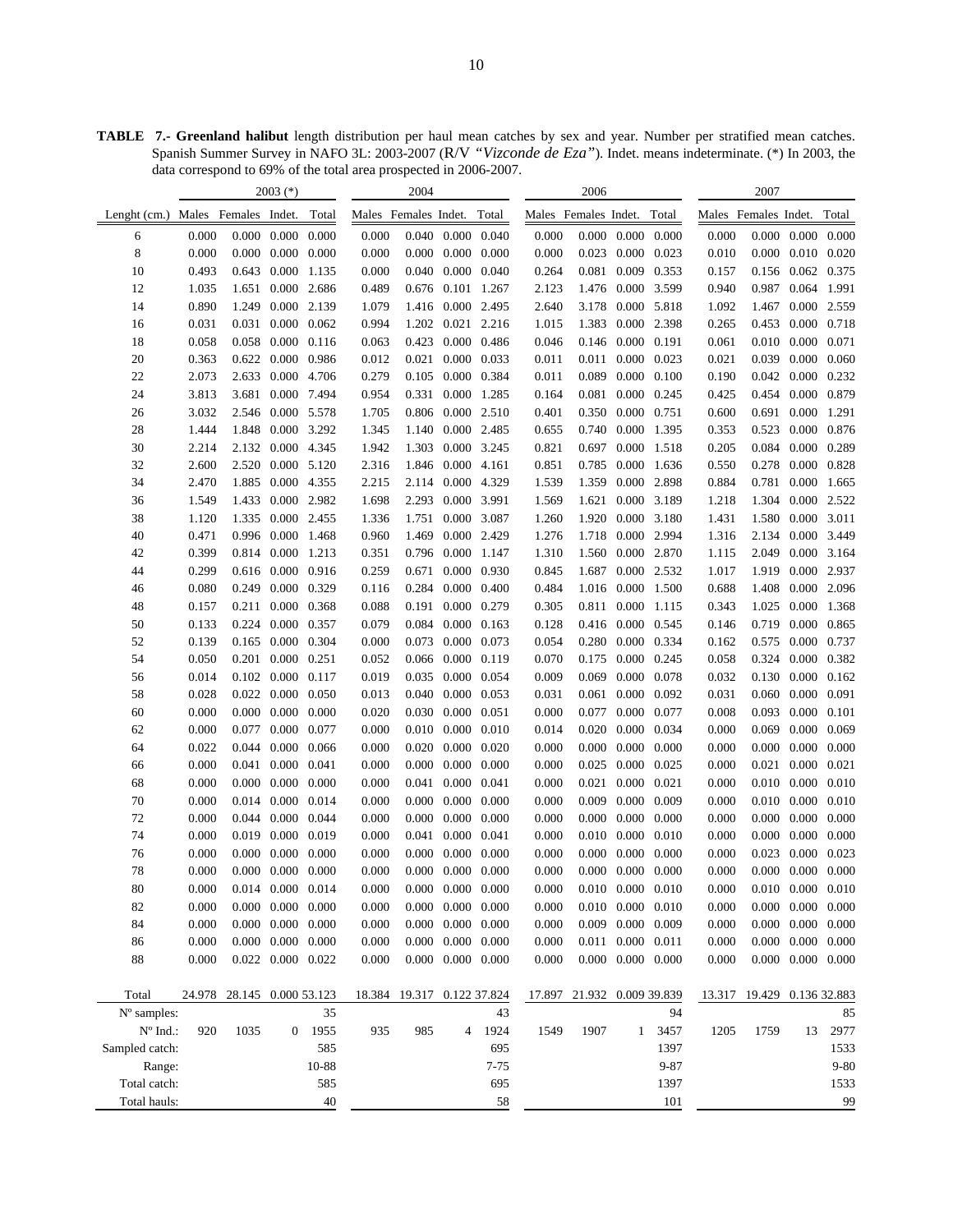|               |        |                | $2003$ (*)    |                          |           |                | 2004          |                 |           |                | 2006          |                 |           |              | 2007          |           |
|---------------|--------|----------------|---------------|--------------------------|-----------|----------------|---------------|-----------------|-----------|----------------|---------------|-----------------|-----------|--------------|---------------|-----------|
| Stratum Swept | area   | Tow<br>No.     | Mean<br>catch | $\overline{SD}$          | Swept Tow | area No.       | Mean<br>catch | $\overline{SD}$ | Swept Tow | area No.       | Mean<br>catch | $\overline{SD}$ | Swept Tow | area No.     | Mean<br>catch | <b>SD</b> |
| 385           | 0.0225 | 2              | 3.985         | 2.920                    | 0.0229    | $\overline{c}$ | 19.100        | 15.132          | 0.0229    | $\overline{2}$ | 48.530        | 33.757          | 0.0225    | $\mathbf{2}$ | 31.925        | 7.955     |
| 387           | 0.0229 | 2              | 3.850         | 4.031                    | 0.0214    | $\overline{c}$ | 17.810        | 2.814           | 0.0225    | 2              | 6.653         | 5.533           | 0.0225    | $\mathbf{2}$ | 7.992         | 2.039     |
| 388           | 0.0334 | 3              | 7.317         | 2.249                    | 0.0105    | 1              | 13.450        | $\sim 100$      | 0.0566    | 5              | 7.618         | 2.653           | 0.0563    | 5            | 8.390         | 2.267     |
| 389           | 0.0454 | $\overline{4}$ | 6.455         | 2.150                    | 0.0225    | 2              | 8.950         | 4.073           | 0.0795    | 7              | 20.584        | 12.793          | 0.0900    | 8            | 25.475        | 13.677    |
| 390           | 0.0563 | 5              | 1.854         | 1.584                    | 0.0345    | 3              | 27.777        | 14.246          | 0.1249    | 11             | 76.086        | 51.616          | 0.1350    | 12           | 69.235        | 50.977    |
| 391           | 0.0338 | 3              | 6.207         | 1.670                    | 0.0218    | 2              | 14.890        | 3.125           | 0.0450    | $\overline{4}$ | 10.585        | 9.713           | 0.0450    | 4            | 37.163        | 30.535    |
| 392           | 0.0116 | -1             | 8.400         | $\sim$ $-$               | 0.0214    | $\overline{2}$ | 0.300         | 0.424           | 0.0229    | 2              | 0.000         | 0.000           | 0.0225    | 2            | 1.055         | 0.658     |
| 729           | 0.0210 | 2              | 55.190        | 19.643                   | 0.0221    | $\overline{c}$ | 0.150         | 0.212           | 0.0338    | 3              | 0.000         | 0.000           | 0.0338    | 3            | 0.000         | 0.000     |
| 730           | 0.0221 | 2              | 59.000        | 21.779                   | 0.0221    | 2              | 0.000         | 0.000           | 0.0326    | 3              | 0.000         | 0.000           | 0.0225    | 2            | 0.000         | 0.000     |
| 731           | 0.0229 | 2              | 25.610        | 11.017                   | 0.0233    | $\overline{c}$ | 1.450         | 2.051           | 0.0341    | 3              | 0.000         | 0.000           | 0.0338    | 3            | 0.253         | 0.439     |
| 732           | 0.0113 | 1              | 40.700        | $\sim 10$                | 0.0210    | $\overline{c}$ | 0.000         | 0.000           | 0.0334    | 3              | 0.000         | 0.000           | 0.0338    | 3            | 0.000         | 0.000     |
| 733           | n.s.   | n.s.           | n.s.          | n.s.                     | 0.0330    | 3              | 1.267         | 1.186           | 0.0454    | 4              | 0.000         | 0.000           | 0.0338    | 3            | 0.320         | 0.554     |
| 734           | n.s.   | n.s.           | n.s.          | n.s.                     | 0.0304    | 3              | 0.000         | 0.000           | 0.0225    | 2              | 0.000         | 0.000           | 0.0225    | 2            | 0.000         | 0.000     |
| 741           | 0.0113 | $\mathbf{1}$   | 0.000         | $\overline{\phantom{a}}$ | 0.0323    | 3              | 0.000         | 0.000           | 0.0218    | $\overline{c}$ | 0.000         | 0.000           | 0.0225    | $\mathbf{2}$ | 0.000         | 0.000     |
| 742           | 0.0116 | 1              | 0.000         | $\overline{\phantom{a}}$ | 0.0120    | $\mathbf{1}$   | 0.000         | $\sim 100$      | 0.0229    | 2              | 0.000         | 0.000           | 0.0225    | 2            | 0.000         | 0.000     |
| 743           | n.s.   | n.s.           | n.s.          | n.s.                     | 0.0188    | 2              | 0.000         | 0.000           | 0.0225    | 2              | 0.000         | 0.000           | 0.0225    | 2            | 0.000         | 0.000     |
| 744           | n.s.   | n.s.           | n.s.          | n.s.                     | 0.0101    | $\mathbf{1}$   | 0.000         | $\sim 100$      | 0.0229    | $\overline{c}$ | 0.000         | 0.000           | 0.0218    | 2            | 0.000         | 0.000     |
| 745           | 0.0341 | 3              | 0.610         | 0.849                    | 0.0319    | 3              | 0.000         | 0.000           | 0.0686    | 6              | 0.000         | 0.000           | 0.0675    | 6            | 0.000         | 0.000     |
| 746           | 0.0446 | $\overline{4}$ | 0.000         | 0.000                    | 0.0338    | 3              | 0.000         | 0.000           | 0.0675    | 6              | 0.000         | 0.000           | 0.0664    | 6            | 0.000         | 0.000     |
| 747           | n.s.   | n.s.           | n.s.          | n.s.                     | 0.0308    | 3              | 0.000         | 0.000           | 0.1230    | 11             | 0.000         | 0.000           | 0.1238    | 11           | 0.000         | 0.000     |
| 748           | 0.0109 | 1              | 1.010         | $\omega$                 | 0.0199    | 2              | 0.000         | 0.000           | 0.0326    | 3              | 0.000         | 0.000           | 0.0338    | 3            | 0.000         | 0.000     |
| 749           | 0.0221 | $\overline{2}$ | 0.000         | 0.000                    | 0.0221    | $\overline{c}$ | 0.000         | 0.000           | 0.0229    | 2              | 0.000         | 0.000           | 0.0113    | 1            | 0.000         | $\sim$    |
| 750           | n.s.   | n.s.           | n.s.          | n.s.                     | 0.0180    | $\overline{c}$ | 0.000         | 0.000           | 0.1005    | 9              | 0.000         | 0.000           | 0.0679    | 6            | 0.000         | 0.000     |
| 751           | n.s.   | n.s.           | n.s.          | n.s.                     | n.s.      | n.s.           | n.s           | n.s             | 0.0454    | $\overline{4}$ | 0.000         | 0.000           | 0.0225    | 2            | 0.000         | 0.000     |

**TABLE 8.-** Swept area, number of hauls and **American plaice** mean catch (Kg) and SD (\*\*) by stratum. Spanish Survey in NAFO Div. 3L for the period 2003-2007, on board the R/V *"Vizconde de Eza*". (\*) In 2003, the data correspond to 69% of the total area prospected in 2006- 2007.

 $(**)$   $SD = \frac{\sum (x_i - \bar{x})}{n-1}$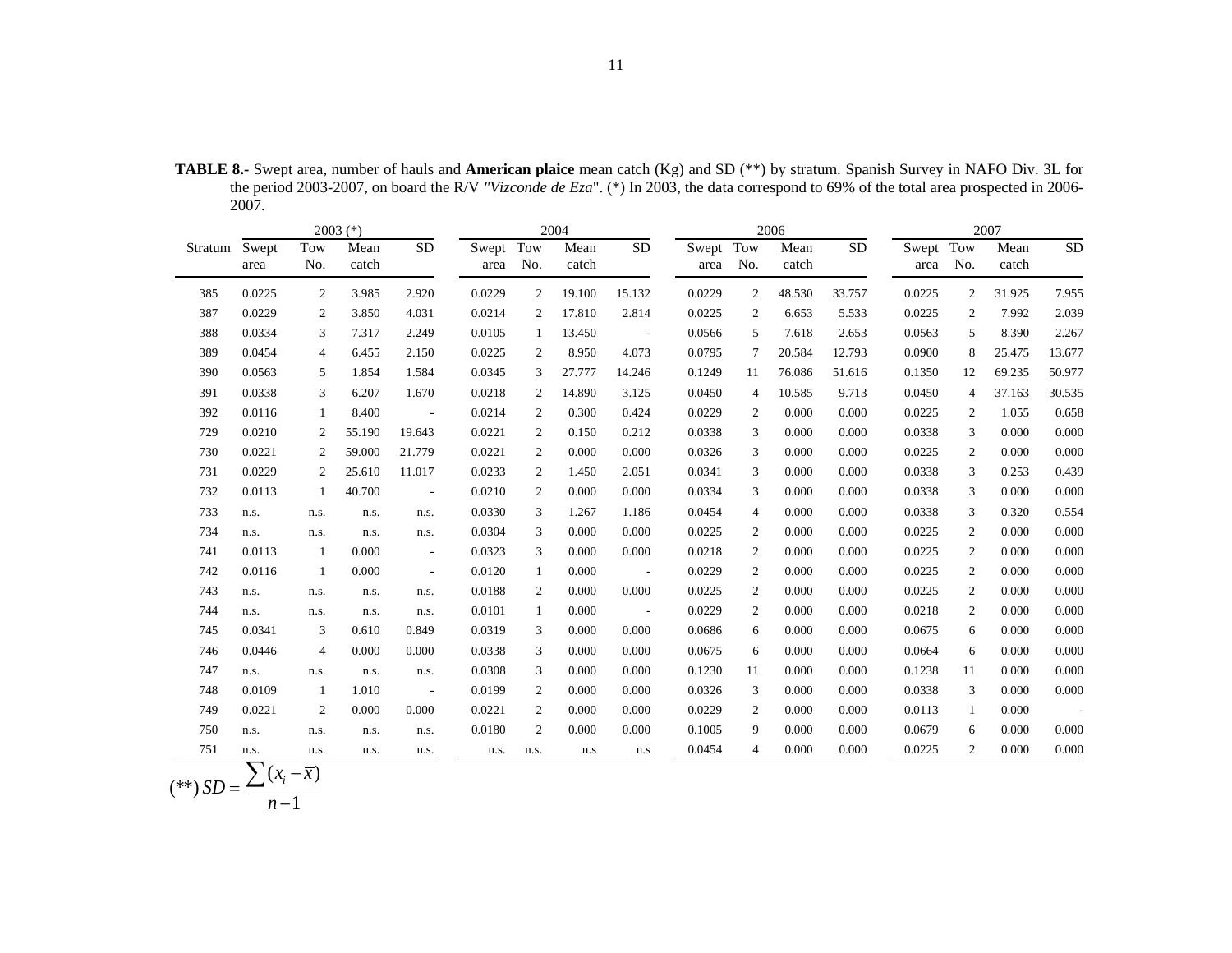| <b>TABLE 9.-</b> Stratified mean catches $(Kg)$ and SD of <b>American plaice</b> year (2003-2007). n.s. |  |  |  |
|---------------------------------------------------------------------------------------------------------|--|--|--|
| means stratum not surveyed. In 2003, the data correspond to 69% of the total area                       |  |  |  |
| prospected in 2006-2007.                                                                                |  |  |  |

|               |          |          | Survey         |          |          |
|---------------|----------|----------|----------------|----------|----------|
| Stratum       | 2003     | 2004     | 2005           | 2006     | 2007     |
| 385           | 470.23   | 2253.80  | $\overline{a}$ | 5726.54  | 3767.15  |
| 387           | 985.60   | 4559.36  | ÷,             | 1703.04  | 2045.95  |
| 388           | 2612.05  | 4801.65  |                | 2719.48  | 2995.09  |
| 389           | 3285.60  | 4555.55  |                | 10477.26 | 12966.65 |
| 390           | 1511.01  | 22637.98 |                | 62010.39 | 56426.39 |
| 391           | 1750.28  | 4198.98  |                | 2984.97  | 10479.83 |
| 392           | 1218.00  | 43.50    | ÷,             | 0.00     | 152.90   |
| 729           | 10265.34 | 27.90    | ÷,             | 0.00     | 0.00     |
| 730           | 10030.00 | 0.00     |                | 0.00     | 0.00     |
| 731           | 5531.76  | 313.20   |                | 0.00     | 54.72    |
| 732           | 9401.70  | 0.00     |                | 0.00     | 0.00     |
| 733           | n.s      | 296.40   |                | 0.00     | 74.88    |
| 734           | n.s      | 0.00     |                | 0.00     | 0.00     |
| 741           | 0.00     | 0.00     |                | 0.00     | 0.00     |
| 742           | 0.00     | 0.00     |                | 0.00     | 0.00     |
| 743           | n.s      | 0.00     |                | 0.00     | 0.00     |
| 744           | n.s      | 0.00     |                | 0.00     | 0.00     |
| 745           | 212.28   | 0.00     |                | 0.00     | 0.00     |
| 746           | 0.00     | 0.00     |                | 0.00     | 0.00     |
| 747           | n.s      | 0.00     |                | 0.00     | 0.00     |
| 748           | 160.59   | 0.00     |                | 0.00     | 0.00     |
| 749           | 0.00     | 0.00     |                | 0.00     | 0.00     |
| 750           | n.s      | 0.00     |                | 0.00     | 0.00     |
| 751           | n.s      | n.s      |                | 0.00     | 0.00     |
| <b>TOTAL</b>  | 47434.44 | 43688.32 |                | 85621.68 | 88963.55 |
| $\mathcal{Y}$ | 10.60    | 6.98     |                | 13.20    | 13.71    |
| <b>SD</b>     | 0.95     | 1.12     |                | 2.06     | 2.00     |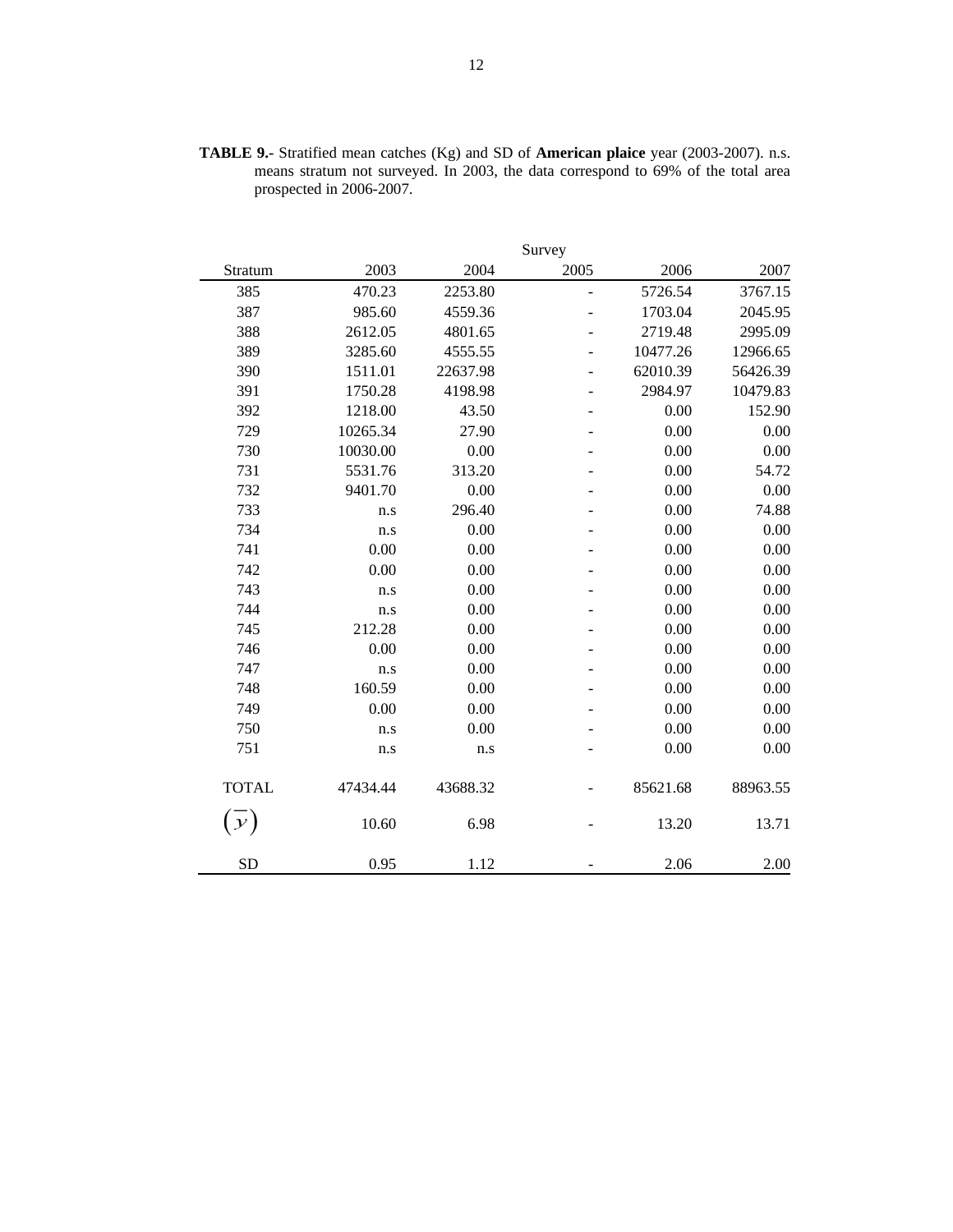|              |                  |                  | Survey         |                  |                  |
|--------------|------------------|------------------|----------------|------------------|------------------|
| Stratum      | 2003             | 2004             | 2005           | 2006             | 2007             |
| 385          | 42               | 197              | $\overline{a}$ | 501              | 335              |
| 387          | 86               | 427              |                | 151              | 182              |
| 388          | 235              | 457              |                | 240              | 266              |
| 389          | 290              | 405              |                | 923              | 1153             |
| 390          | 134              | 1969             |                | 5462             | 5016             |
| 391          | 156              | 386              |                | 265              | 932              |
| 392          | 105              | $\overline{4}$   |                | $\boldsymbol{0}$ | 14               |
| 729          | 978              | 3                |                | $\boldsymbol{0}$ | $\boldsymbol{0}$ |
| 730          | 907              | $\boldsymbol{0}$ |                | $\boldsymbol{0}$ | $\boldsymbol{0}$ |
| 731          | 484              | $27\,$           |                | $\boldsymbol{0}$ | 5                |
| 732          | 836              | $\boldsymbol{0}$ |                | $\boldsymbol{0}$ | $\boldsymbol{0}$ |
| 733          | n.s              | 27               |                | $\boldsymbol{0}$ | $\boldsymbol{7}$ |
| 734          | n.s              | $\boldsymbol{0}$ |                | $\boldsymbol{0}$ | $\boldsymbol{0}$ |
| 741          | $\boldsymbol{0}$ | $\boldsymbol{0}$ |                | $\boldsymbol{0}$ | $\boldsymbol{0}$ |
| 742          | $\boldsymbol{0}$ | $\boldsymbol{0}$ |                | $\boldsymbol{0}$ | $\boldsymbol{0}$ |
| 743          | n.s              | $\boldsymbol{0}$ |                | $\boldsymbol{0}$ | $\boldsymbol{0}$ |
| 744          | n.s              | $\boldsymbol{0}$ |                | $\boldsymbol{0}$ | $\boldsymbol{0}$ |
| 745          | 19               | $\boldsymbol{0}$ |                | $\boldsymbol{0}$ | $\boldsymbol{0}$ |
| 746          | $\boldsymbol{0}$ | $\boldsymbol{0}$ |                | $\boldsymbol{0}$ | $\boldsymbol{0}$ |
| 747          | $\rm n.s$        | $\boldsymbol{0}$ |                | $\boldsymbol{0}$ | $\boldsymbol{0}$ |
| 748          | 15               | $\boldsymbol{0}$ |                | $\boldsymbol{0}$ | $\boldsymbol{0}$ |
| 749          | $\boldsymbol{0}$ | $\boldsymbol{0}$ |                | $\boldsymbol{0}$ | $\boldsymbol{0}$ |
| 750          | n.s              | $\boldsymbol{0}$ |                | $\boldsymbol{0}$ | $\boldsymbol{0}$ |
| 751          | $\rm n.s$        | $\rm n.s$        |                | $\boldsymbol{0}$ | $\boldsymbol{0}$ |
| <b>TOTAL</b> | 4284             | 3901             |                | 7542             | 7908             |
| <b>SD</b>    | 362              | 626              |                | 1150             | 1156             |

**TABLE 10.-** Survey estimates (by the swept area method) of **American plaice** biomass (t.) and SD by stratum and year in NAFO Div. 3L (R/V *"Vizconde de Eza"*). n.s. means stratum not surveyed. In 2003, the data correspond to 69% of the total area prospected in 2006-2007.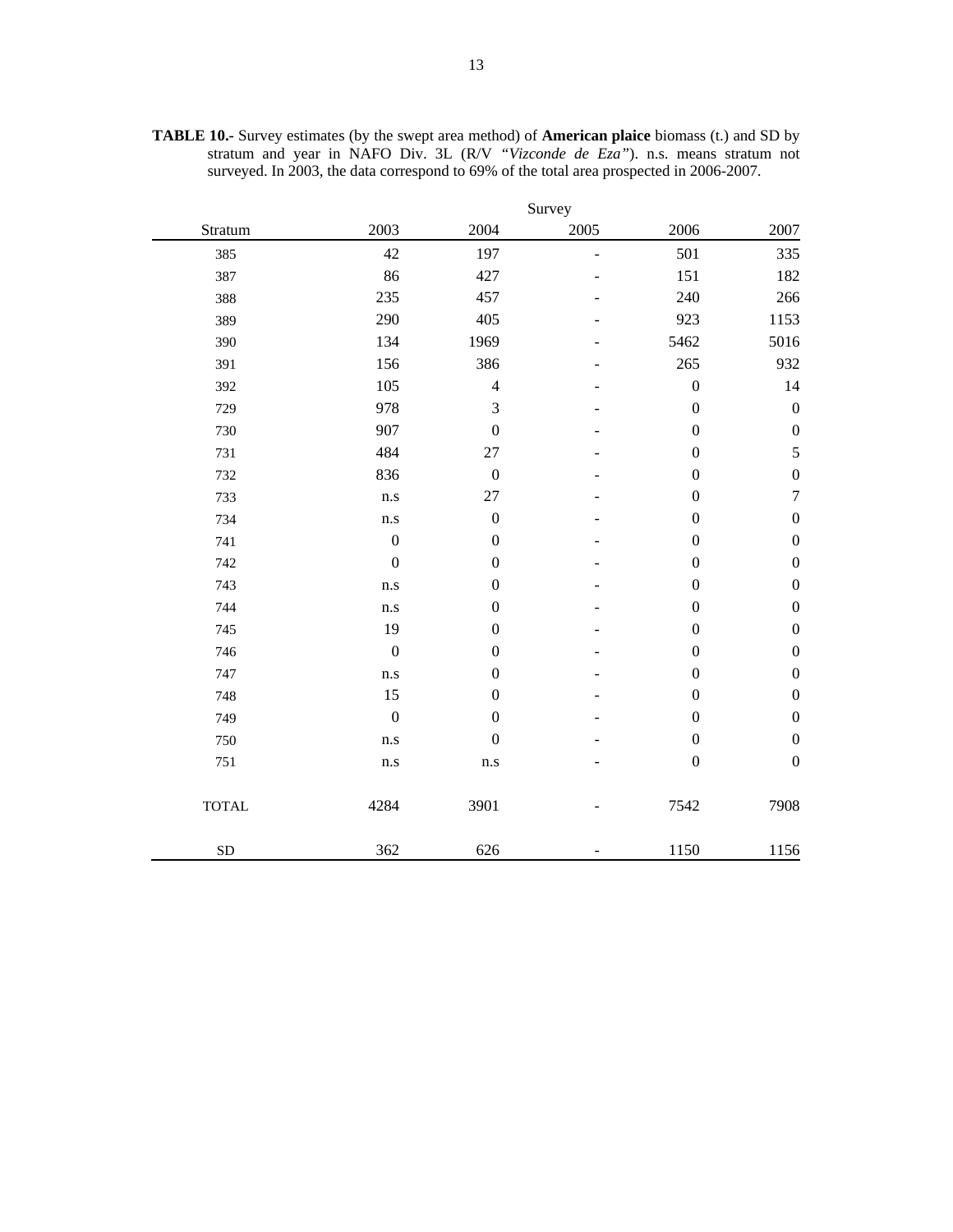**TABLE 11.- American plaice** length distribution per haul mean catches by sex and year. Number per stratified mean catches. Spanish Summer Survey in NAFO 3L: 2003-2007 (R/V *"Vizconde de Eza"*). Indet. means indeterminate. (\*) In 2003, the data correspond to 69% of the total area prospected in 2006-2007.

| 2004<br>$2003$ (*)<br>2006                                                                                                                     | 2007                |  |  |  |
|------------------------------------------------------------------------------------------------------------------------------------------------|---------------------|--|--|--|
| Males Females Indet.<br>Lenght (cm.) Males Females Indet.<br>Total<br>Males Females Indet.<br>Total<br>Males Females Indet.<br>Total           | Total               |  |  |  |
| 0.000<br>0.000<br>0.000<br>0.000<br>0.000<br>0.000<br>0.000<br>0.023<br>0.000<br>0.000<br>0.000<br>0.000<br>$\overline{2}$<br>0.000<br>0.023   | 0.000<br>0.000      |  |  |  |
| $0.000 \quad 0.000$<br>0.000 0.104<br>$\overline{4}$<br>0.000<br>0.000<br>0.000<br>0.000<br>0.000<br>0.000<br>0.104<br>0.000<br>0.000<br>0.000 | 0.020<br>0.020      |  |  |  |
| 0.028<br>0.069<br>0.097<br>0.000<br>0.000 0.052<br>0.291<br>0.020<br>0.000<br>6<br>0.000<br>0.052<br>0.019<br>0.021<br>0.330                   | 1.096<br>1.116      |  |  |  |
| 8<br>$0.000$ $0.062$ $0.102$<br>0.104 1.281 1.617<br>0.243<br>0.195 0.036 0.474<br>0.041<br>0.232<br>0.063                                     | 0.020 0.732 0.815   |  |  |  |
| 10<br>0.153<br>0.315 0.036 0.505<br>0.091<br>0.093<br>0.186 0.370<br>0.072<br>0.049<br>0.023 0.143<br>0.363<br>0.328                           | 0.033 0.724         |  |  |  |
| 12<br>0.551<br>0.705<br>0.000<br>0.032<br>0.423 0.062 0.517<br>1.392<br>0.000 2.491<br>2.675<br>1.255<br>1.100                                 | 2.754 0.000 5.429   |  |  |  |
| 14<br>0.562 0.309 1.520<br>0.433<br>1.064<br>0.000 1.498<br>0.648<br>1.870<br>2.183<br>0.000 4.053<br>2.159<br>2.078                           | 0.000 4.237         |  |  |  |
| 0.812 0.000 1.428<br>16<br>1.280<br>3.079<br>0.000<br>4.359<br>0.615<br>0.555<br>0.802<br>0.000 1.358<br>1.141<br>1.793                        | 0.000<br>2.934      |  |  |  |
| 18<br>0.000 1.957<br>0.633<br>0.000 0.969<br>1.716<br>3.001<br>1.157<br>3.376<br>0.000 4.533<br>0.590<br>1.367<br>0.337                        | 0.000<br>4.717      |  |  |  |
| 20<br>0.973<br>0.432<br>2.854<br>0.000 3.286<br>0.602<br>0.000 1.026<br>1.191<br>2.152<br>3.377<br>0.000<br>4.350<br>0.424                     | 3.343<br>0.000      |  |  |  |
| 22<br>0.714<br>4.013 0.000 4.727<br>0.000 1.716<br>0.519<br>1.279 0.000<br>0.495<br>3.338<br>0.000 3.833<br>0.656<br>1.059                     | 1.799               |  |  |  |
| 4.915 0.000 5.792<br>24<br>0.408<br>2.339<br>0.000 2.747<br>0.877<br>0.564<br>1.283<br>0.000 1.847<br>0.679                                    | 1.360 0.000 2.040   |  |  |  |
| 0.000 4.117<br>0.023 1.960<br>26<br>0.213<br>1.551<br>0.000<br>1.765<br>0.322<br>3.795<br>0.468<br>1.469<br>0.630<br>1.497                     | 0.000 2.127         |  |  |  |
| 0.000 2.499<br>28<br>0.184<br>1.079<br>0.000<br>1.263<br>0.341<br>2.159<br>0.483<br>2.429<br>0.000 2.913<br>0.534<br>1.515                     | 0.000<br>2.050      |  |  |  |
| 30<br>0.334<br>0.062<br>0.942 0.000<br>1.004<br>0.000<br>3.297<br>0.294<br>0.861<br>0.000<br>1.195<br>0.351<br>2.947<br>1.647                  | 0.000<br>1.941      |  |  |  |
| 32<br>0.385<br>0.514 0.000 0.899<br>0.042<br>0.547 0.000 0.590<br>0.343<br>2.585<br>0.000 2.928<br>0.180<br>2.137                              | 0.000 2.317         |  |  |  |
| 34<br>0.042<br>0.449<br>0.000 0.491<br>0.000 2.769<br>2.873<br>0.428<br>0.905<br>0.000<br>1.333<br>0.197<br>2.572<br>0.161                     | 3.034<br>0.000      |  |  |  |
| 0.509 0.000 0.509<br>36<br>0.290<br>1.346<br>0.000<br>1.636<br>0.000<br>0.202<br>1.899<br>0.000 2.100<br>0.200<br>2.452 0.000                  | 2.652               |  |  |  |
| 38<br>0.191<br>2.029<br>0.000 2.220<br>0.000<br>0.468<br>$0.000 \quad 0.468$<br>0.091<br>0.000 1.242<br>0.082<br>2.293<br>1.150                | 0.000<br>2.375      |  |  |  |
| 40<br>0.065<br>2.068<br>0.000<br>2.133<br>0.124<br>0.678<br>0.000<br>0.801<br>0.016<br>0.737<br>0.000 0.754<br>0.044<br>1.834                  | 0.000<br>1.878      |  |  |  |
| 42<br>0.701 0.000 0.701<br>$0.000 \quad 0.756$<br>1.228<br>0.073<br>1.779<br>0.000 1.852<br>0.000<br>0.012<br>0.744<br>0.000                   | 0.000<br>1.228      |  |  |  |
| 0.000 0.433<br>0.899<br>44<br>0.070<br>0.000<br>1.584<br>0.000<br>0.433<br>0.016<br>1.001<br>0.000 1.017<br>0.011<br>1.514                     | 0.000<br>0.910      |  |  |  |
| 0.827<br>0.624 0.000 0.624<br>0.000<br>0.022<br>0.744 0.000<br>46<br>0.019<br>0.000<br>0.846<br>0.000<br>0.016<br>1.011<br>1.027               | 0.766               |  |  |  |
| 48<br>0.000<br>0.322<br>0.000<br>0.322<br>0.000<br>0.202 0.000 0.202<br>0.033<br>1.114<br>0.000 1.147<br>0.000<br>0.570                        | 0.000<br>0.570      |  |  |  |
| 0.169 0.000 0.169<br>50<br>0.000<br>0.357<br>0.000<br>0.357<br>0.000<br>0.019<br>0.505<br>0.000 0.523<br>0.025<br>0.602                        | 0.000<br>0.627      |  |  |  |
| 52<br>0.016 0.000 0.016<br>0.011<br>0.000<br>0.066 0.000 0.066<br>0.000<br>0.000<br>0.497<br>0.000 0.497<br>0.349                              | 0.000 0.360         |  |  |  |
| 54<br>0.038<br>$0.000 \quad 0.016$<br>0.000<br>0.234<br>0.000<br>0.000<br>0.038<br>0.000<br>0.016<br>0.000<br>0.150<br>$0.000 \quad 0.150$     | 0.000<br>0.234      |  |  |  |
| 56<br>0.000<br>0.000<br>0.000<br>0.016 0.000 0.016<br>0.073<br>0.000 0.073<br>0.000<br>0.092 0.000<br>0.000<br>0.000<br>0.000                  | 0.092               |  |  |  |
| 58<br>0.000<br>0.000<br>0.098<br>0.000<br>0.000<br>0.000<br>0.000<br>0.000<br>0.000<br>0.000<br>0.021<br>0.000<br>0.021<br>0.000               | 0.000<br>0.098      |  |  |  |
| 60<br>0.000<br>0.000<br>0.000<br>0.000<br>0.000<br>0.000<br>$0.000 \quad 0.000$<br>0.000<br>0.012 0.000 0.012<br>0.000<br>0.011                | 0.000<br>0.011      |  |  |  |
| 62<br>$0.000$ $0.000$ $0.000$<br>0.000<br>$0.000$ $0.000$ $0.000$<br>0.000<br>$0.000$ $0.000$ $0.000$<br>0.000<br>0.000                        | 0.022 0.000 0.022   |  |  |  |
| Total<br>7.945<br>33.073 0.142 41.160<br>5.024<br>26.765 0.619 32.407<br>8.202<br>29.043 1.618 38.864<br>12.720                                | 35.864 1.880 50.464 |  |  |  |
| $N^{\circ}$ samples:                                                                                                                           |                     |  |  |  |
| 31<br>$N^{\circ}$ Ind.:<br>30<br>17                                                                                                            | 37                  |  |  |  |
| 333<br>1297<br>1635<br>178<br>846<br>1034<br>704<br>2441<br>3281<br>1129<br>3116<br>Sampled catch:<br>5<br>10<br>136                           | 4424<br>179         |  |  |  |
| 423<br>226<br>1172<br>Range:                                                                                                                   | 1309                |  |  |  |
| $6 - 54$<br>$7 - 57$<br>Total catch:<br>$3 - 60$                                                                                               | $4 - 63$            |  |  |  |
| 423<br>226<br>1172<br>Total hauls:                                                                                                             | 1309                |  |  |  |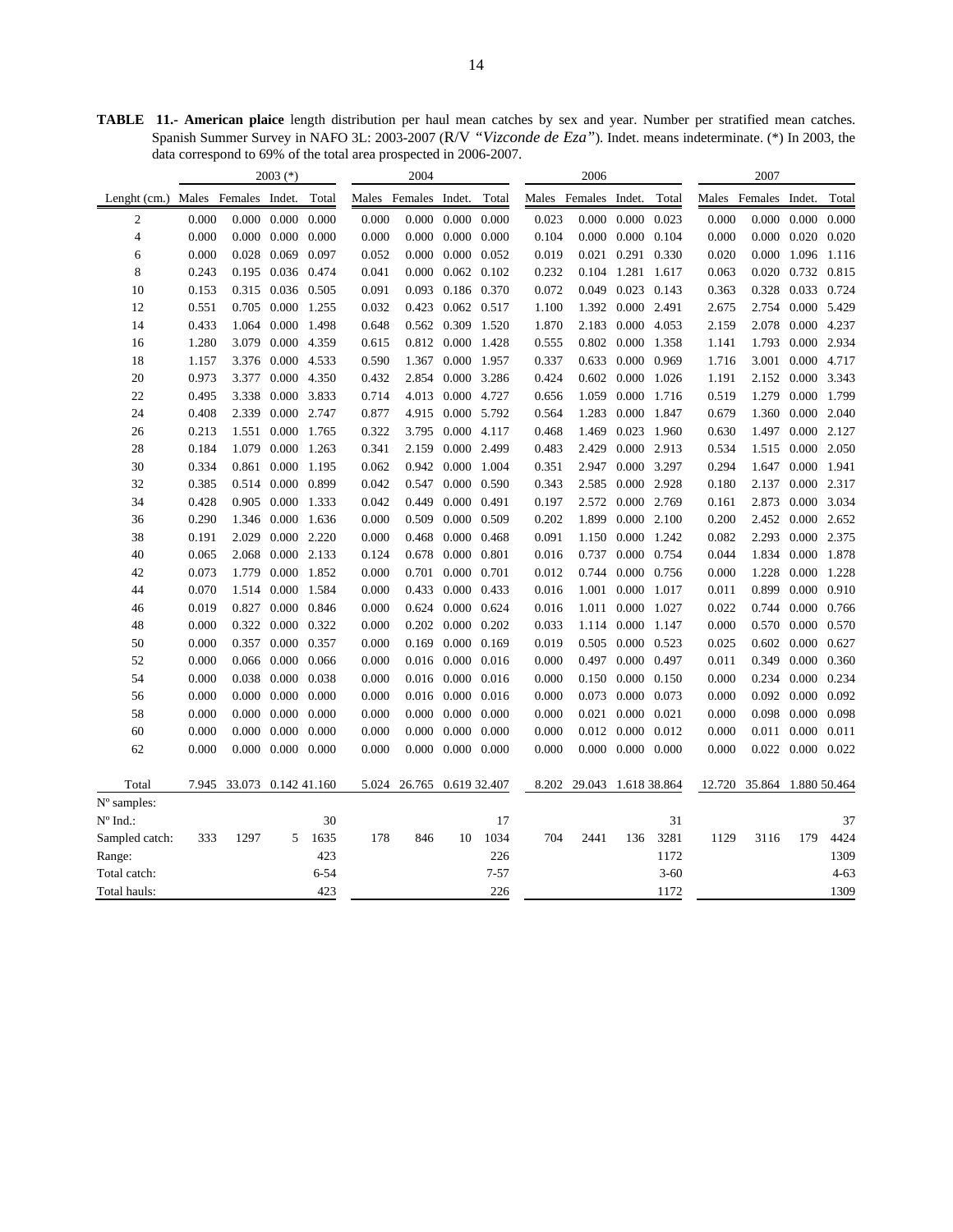15

|         |                          |                | $2003$ (*)    |                          |               |                | 2004          |                      | 2006              |                |               |           |           | 2007     |               |                 |  |
|---------|--------------------------|----------------|---------------|--------------------------|---------------|----------------|---------------|----------------------|-------------------|----------------|---------------|-----------|-----------|----------|---------------|-----------------|--|
| Stratum | Swept<br>area            | Tow<br>No.     | Mean<br>catch | $\overline{SD}$          | Swept<br>area | Tow<br>No.     | Mean<br>catch | <b>SD</b>            | Swept Tow<br>area | No.            | Mean<br>catch | <b>SD</b> | Swept Tow | area No. | Mean<br>catch | $\overline{SD}$ |  |
| 385     | 0.0225                   | $\overline{2}$ | 0.000         | 0.000                    | 0.0229        | $\overline{2}$ | 0.000         | 0.000                | 0.0229            | 2              | 0.240         | 0.339     | 0.0225    | 2        | 0.000         | 0.000           |  |
| 387     | 0.0229                   | 2              | 0.260         | 0.368                    | 0.0214        | 2              | 2.650         | 2.263                | 0.0225            | 2              | 3.434         | 2.996     | 0.0225    | 2        | 1.300         | 1.399           |  |
| 388     | 0.0334                   | 3              | 0.159         | 0.122                    | 0.0105        | 1              | 4.327         | $\sim 100$ m $^{-1}$ | 0.0566            | 5              | 0.876         | 0.480     | 0.0563    | 5        | 1.492         | 1.300           |  |
| 389     | 0.0454                   | $\overline{4}$ | 0.013         | 0.019                    | 0.0225        | 2              | 0.093         | 0.131                | 0.0795            | 7              | 0.284         | 0.372     | 0.0900    | 8        | 0.001         | 0.002           |  |
| 390     | 0.0563                   | 5              | 0.000         | 0.000                    | 0.0345        | 3              | 0.000         | 0.000                | 0.1249            | 11             | 0.079         | 0.185     | 0.1350    | 12       | 0.000         | 0.000           |  |
| 391     | 0.0338                   | 3              | 0.000         | 0.000                    | 0.0218        | 2              | 0.000         | 0.000                | 0.0450            | 4              | 0.388         | 0.775     | 0.0450    | 4        | 0.102         | 0.204           |  |
| 392     | 0.0116                   | 1              | 0.008         | $\sim 100$               | 0.0214        | 2              | 0.004         | 0.006                | 0.0229            | 2              | 0.195         | 0.276     | 0.0225    | 2        | 1.175         | 1.300           |  |
| 729     | 0.0210                   | 2              | 0.785         | 1.110                    | 0.0221        | 2              | 2.310         | 0.820                | 0.0338            | 3              | 1.450         | 1.422     | 0.0338    | 3        | 4.823         | 3.341           |  |
| 730     | 0.0221                   | 2              | 5.105         | 4.052                    | 0.0221        | 2              | 1.885         | 2.666                | 0.0326            | 3              | 0.460         | 0.797     | 0.0225    | 2        | 0.000         | 0.000           |  |
| 731     | 0.0229                   | 2              | 1.815         | 0.969                    | 0.0233        | 2              | 3.765         | 3.373                | 0.0341            | 3              | 3.395         | 2.651     | 0.0338    | 3        | 3.854         | 4.324           |  |
| 732     | 0.0113                   | 1              | 7.150         | $\sim$ $-$               | 0.0210        | 2              | 2.150         | 1.131                | 0.0334            | 3              | 1.367         | 1.623     | 0.0338    | 3        | 0.317         | 0.548           |  |
| 733     | n.s.                     | n.s.           | n.s.          | n.s.                     | 0.0330        | 3              | 2.489         | 2.543                | 0.0454            | $\overline{4}$ | 6.706         | 9.359     | 0.0338    | 3        | 2.052         | 2.218           |  |
| 734     | n.s.                     | n.s.           | n.s.          | n.s.                     | 0.0304        | 3              | 0.000         | 0.000                | 0.0225            | 2              | 0.190         | 0.269     | 0.0225    | 2        | 0.066         | 0.093           |  |
| 741     | 0.0113                   | 1              | $\mathbf{0}$  | $\sim$                   | 0.0323        | 3              | 0.003         | 0.003                | 0.0218            | 2              | 0.000         | 0.000     | 0.0225    | 2        | 0.000         | 0.000           |  |
| 742     | 0.0116                   | 1              | $\mathbf{0}$  | $\overline{\phantom{a}}$ | 0.0120        | 1              | 0.000         | $\sim 100$           | 0.0229            | 2              | 0.000         | 0.000     | 0.0225    | 2        | 0.000         | 0.000           |  |
| 743     | n.s.                     | n.s.           | n.s.          | n.s.                     | 0.0188        | 2              | 0.000         | 0.000                | 0.0225            | 2              | 0.000         | 0.000     | 0.0225    | 2        | 0.000         | 0.000           |  |
| 744     | n.s.                     | n.s.           | n.s.          | n.s.                     | 0.0101        | 1              | 0.000         | $\sim 100$           | 0.0229            | 2              | 0.000         | 0.000     | 0.0218    | 2        | 0.000         | 0.000           |  |
| 745     | 0.0341                   | 3              | 0.377         | 0.635                    | 0.0319        | 3              | 0.000         | 0.000                | 0.0686            | 6              | 0.000         | 0.000     | 0.0675    | 6        | 0.002         | 0.004           |  |
| 746     | 0.0446                   | $\overline{4}$ | 0.000         | 0.000                    | 0.0338        | 3              | 0.000         | 0.000                | 0.0675            | 6              | 0.000         | 0.000     | 0.0664    | 6        | 0.000         | 0.000           |  |
| 747     | n.s.                     | n.s.           | n.s.          | n.s.                     | 0.0308        | 3              | 0.007         | 0.012                | 0.1230            | 11             | 0.000         | 0.000     | 0.1238    | 11       | 0.000         | 0.000           |  |
| 748     | 0.0109                   | 1              | 0.000         | $\sim$ $-$               | 0.0199        | 2              | 0.002         | 0.003                | 0.0326            | 3              | 0.021         | 0.036     | 0.0338    | 3        | 0.000         | 0.000           |  |
| 749     | 0.0221                   | $\overline{c}$ | 0.000         | 0.000                    | 0.0221        | 2              | 0.000         | 0.000                | 0.0229            | 2              | 0.000         | 0.000     | 0.0113    | 1        | 0.000         | $\sim$          |  |
| 750     | n.s.                     | n.s.           | n.s.          | n.s.                     | 0.0180        | $\overline{c}$ | 0.000         | 0.000                | 0.1005            | 9              | 0.000         | 0.000     | 0.0679    | 6        | 0.000         | 0.000           |  |
| 751     | n.s.                     | n.s.           | n.s.          | n.s.                     | n.s.          | n.s.           | n.s.          | n.s.                 | 0.0454            | $\overline{4}$ | 0.000         | 0.000     | 0.0225    | 2        | 0.000         | 0.000           |  |
|         | $\overline{\phantom{0}}$ |                |               |                          |               |                |               |                      |                   |                |               |           |           |          |               |                 |  |

**TABLE 12.-** Swept area, number of hauls and **witch flounder** mean catch (Kg) and SD (\*\*) by stratum. Spanish Survey in NAFO Div. 3L for the period 2003-2007, on board the R/V *"Vizconde de Eza*". (\*) In 2003, the data correspond to 69% of the total area prospected in 2006- 2007.

$$
(**) SD = \frac{\sum (x_i - \overline{x})}{n-1}
$$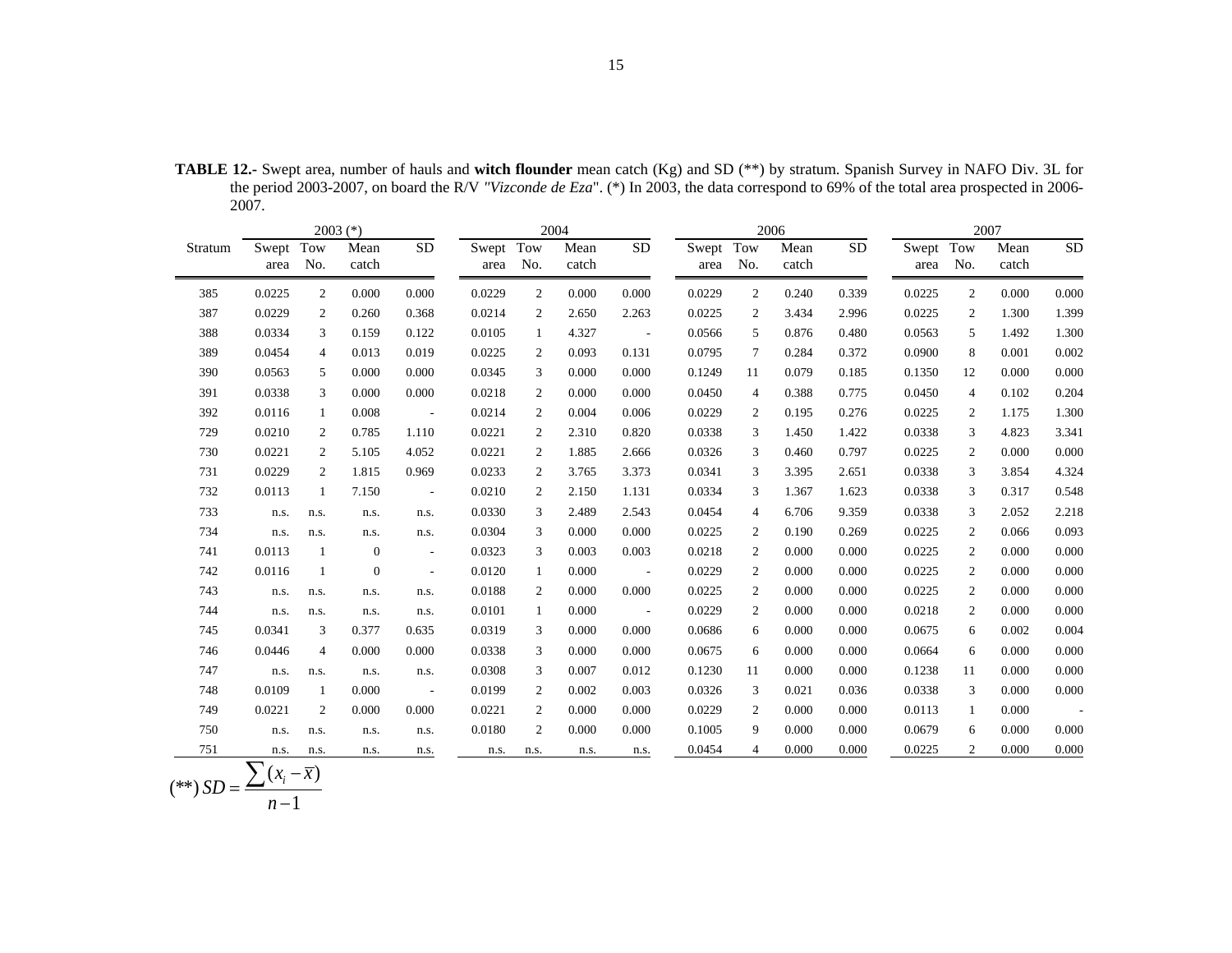|               |         |         | Survey                   |         |         |
|---------------|---------|---------|--------------------------|---------|---------|
| Stratum       | 2003    | 2004    | 2005                     | 2006    | 2007    |
| 385           | 0.00    | 0.00    | ÷,                       | 28.32   | 0.00    |
| 387           | 66.56   | 678.40  |                          | 878.98  | 332.67  |
| 388           | 56.88   | 1544.74 |                          | 312.80  | 532.50  |
| 389           | 6.36    | 47.08   |                          | 144.34  | 0.38    |
| 390           | 0.00    | 0.00    |                          | 64.46   | 0.00    |
| 391           | 0.00    | 0.00    |                          | 109.28  | 28.69   |
| 392           | 1.16    | 0.58    |                          | 28.28   | 170.30  |
| 729           | 146.01  | 429.66  |                          | 269.70  | 897.14  |
| 730           | 867.85  | 320.45  | $\overline{\phantom{0}}$ | 78.20   | 0.00    |
| 731           | 392.04  | 813.24  |                          | 733.32  | 832.46  |
| 732           | 1651.65 | 496.65  |                          | 315.70  | 73.15   |
| 733           | n.s     | 582.50  |                          | 1569.26 | 480.17  |
| 734           | n.s     | 0.00    |                          | 29.07   | 10.02   |
| 741           | 0.00    | 0.27    |                          | 0.00    | 0.00    |
| 742           | 0.00    | 0.00    |                          | 0.00    | 0.00    |
| 743           | n.s     | 0.00    |                          | 0.00    | 0.00    |
| 744           | n.s     | 0.00    |                          | 0.00    | 0.00    |
| 745           | 131.08  | 0.00    |                          | 0.00    | 0.58    |
| 746           | 0.00    | 0.00    |                          | 0.00    | 0.00    |
| 747           | n.s     | 4.83    |                          | 0.00    | 0.00    |
| 748           | 0.00    | 0.32    |                          | 3.34    | 0.00    |
| 749           | 0.00    | 0.00    |                          | 0.00    | 0.00    |
| 750           | n.s     | 0.00    |                          | 0.00    | 0.00    |
| 751           | n.s     | n.s     |                          | 0.00    | 0.00    |
| <b>TOTAL</b>  | 3319.59 | 4918.72 |                          | 4565.04 | 3358.07 |
| $\mathcal{Y}$ | 0.74    | 0.79    |                          | 0.70    | 0.52    |
| <b>SD</b>     | 0.12    | 0.13    |                          | 0.20    | 0.12    |

**TABLE 13.-** Stratified mean catches (Kg) and SD of **witch flounder** by stratum and year (2003- 2007). n.s. means stratum not surveyed. In 2003, the data correspond to 69% of the total area prospected in 2006-2007.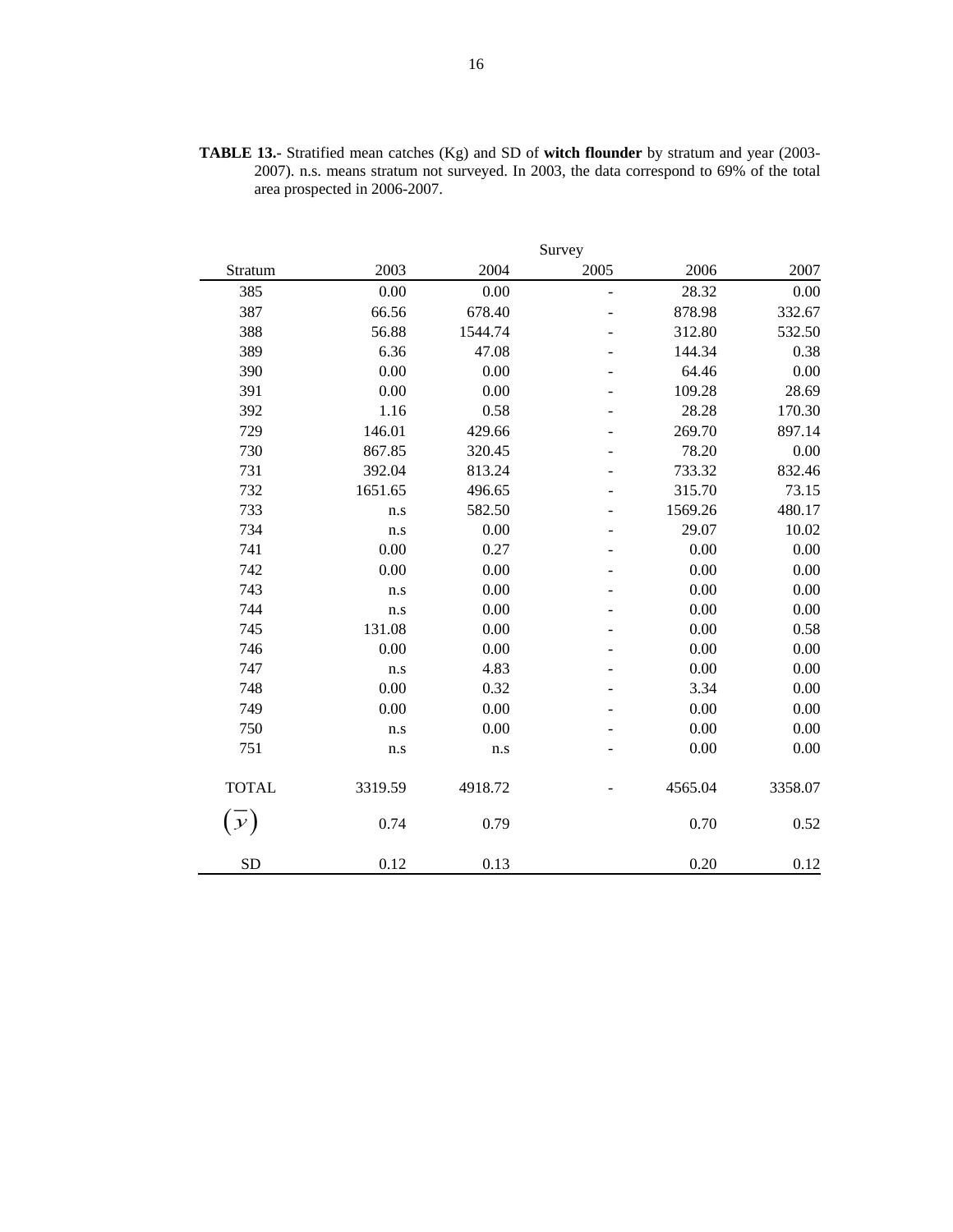|              |                         |                  | Survey |                  |                  |
|--------------|-------------------------|------------------|--------|------------------|------------------|
| Stratum      | 2003                    | 2004             | 2005   | 2006             | 2007             |
| 385          | $\boldsymbol{0}$        | $\boldsymbol{0}$ | ÷,     | $\overline{2}$   | $\boldsymbol{0}$ |
| 387          | 6                       | 63               |        | 78               | 30               |
| 388          | 5                       | 147              |        | 28               | 47               |
| 389          | 1                       | $\overline{4}$   |        | 13               | $\boldsymbol{0}$ |
| 390          | $\boldsymbol{0}$        | $\boldsymbol{0}$ |        | 6                | $\boldsymbol{0}$ |
| 391          | $\boldsymbol{0}$        | $\boldsymbol{0}$ |        | 10               | $\mathfrak{Z}$   |
| 392          | $\boldsymbol{0}$        | $\boldsymbol{0}$ |        | $\overline{c}$   | 15               |
| 729          | 14                      | 39               |        | 24               | 80               |
| 730          | 78                      | 29               |        | $\boldsymbol{7}$ | $\boldsymbol{0}$ |
| 731          | 34                      | 70               |        | 64               | 74               |
| 732          | 147                     | 47               |        | 28               | $\overline{7}$   |
| 733          | n.s                     | 53               |        | 138              | 43               |
| 734          | $\mathbf{n}.\mathbf{s}$ | $\boldsymbol{0}$ |        | 3                | $\,1\,$          |
| 741          | $\boldsymbol{0}$        | $\boldsymbol{0}$ |        | $\boldsymbol{0}$ | $\boldsymbol{0}$ |
| 742          | $\boldsymbol{0}$        | $\boldsymbol{0}$ |        | $\boldsymbol{0}$ | $\boldsymbol{0}$ |
| 743          | n.s                     | $\boldsymbol{0}$ |        | $\boldsymbol{0}$ | $\boldsymbol{0}$ |
| 744          | n.s                     | $\boldsymbol{0}$ |        | $\boldsymbol{0}$ | $\boldsymbol{0}$ |
| 745          | 12                      | $\boldsymbol{0}$ |        | $\boldsymbol{0}$ | $\boldsymbol{0}$ |
| 746          | $\boldsymbol{0}$        | $\boldsymbol{0}$ |        | $\boldsymbol{0}$ | $\boldsymbol{0}$ |
| 747          | n.s                     | $\boldsymbol{0}$ |        | $\boldsymbol{0}$ | $\boldsymbol{0}$ |
| 748          | $\boldsymbol{0}$        | $\boldsymbol{0}$ |        | $\boldsymbol{0}$ | $\boldsymbol{0}$ |
| 749          | $\boldsymbol{0}$        | $\boldsymbol{0}$ |        | $\boldsymbol{0}$ | $\boldsymbol{0}$ |
| 750          | n.s                     | $\boldsymbol{0}$ |        | $\boldsymbol{0}$ | $\boldsymbol{0}$ |
| 751          | n.s                     | $\rm n.s$        |        | $\boldsymbol{0}$ | $\boldsymbol{0}$ |
| <b>TOTAL</b> | 297                     | 453              |        | 404              | 298              |
| SD           | 51                      | 75               |        | 116              | 71               |

**TABLE 14.-** Survey estimates (by the swept area method) of **witch flounder** biomass (t.) and SD by stratum and year in NAFO Div. 3L (R/V *"Vizconde de Eza"*). n.s. means stratum not surveyed. In 2003, the data correspond to 69% of the total area prospected in 2006-2007.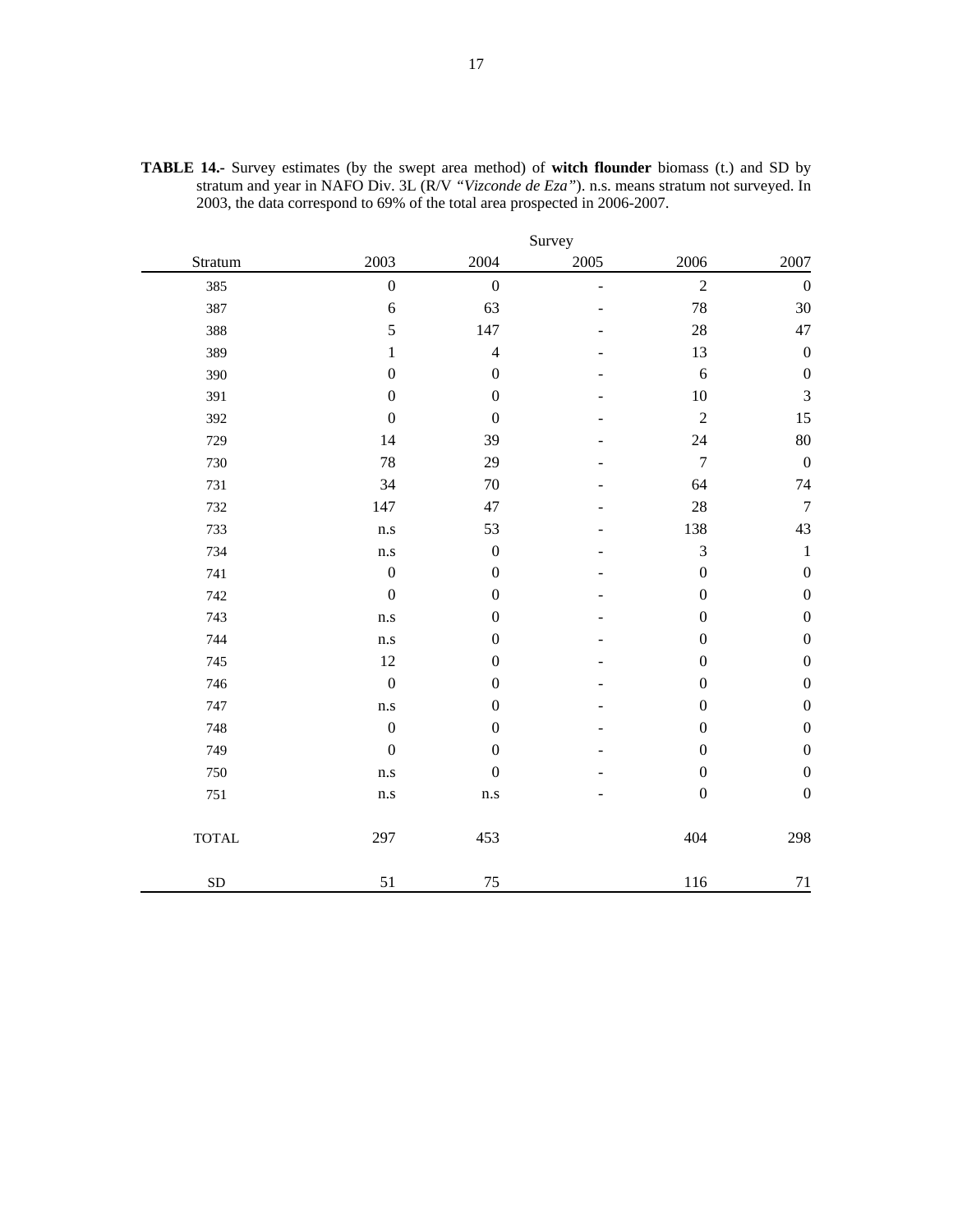**TABLE 15.- Witch flounder** length distribution per haul mean catches by sex and year. Number per stratified mean catches. Spanish Summer Survey in NAFO 3L: 2003-2007 (R/V *"Vizconde de Eza"*). Indet. means indeterminate. (\*) In 2003, the data correspond to 69% of the total area prospected in 2006-2007.

|                   |                            |    | $2003$ (*)              |        | 2004                 |     |                         |          | 2006                 |       |                         |          | 2007                 |     |                         |          |
|-------------------|----------------------------|----|-------------------------|--------|----------------------|-----|-------------------------|----------|----------------------|-------|-------------------------|----------|----------------------|-----|-------------------------|----------|
| Lenght $(cm.)$    | Males Females Indet. Total |    |                         |        | Males Females Indet. |     |                         | Total    | Males Females Indet. |       |                         | Total    | Males Females Indet. |     |                         | Total    |
| 6                 | 0.000                      |    | 0.000 0.027 0.027       |        | 0.000                |     | $0.000$ $0.060$ $0.060$ |          | 0.000                |       | $0.000$ $0.000$ $0.000$ |          | 0.000                |     | 0.000 0.000 0.000       |          |
| 8                 | 0.000                      |    | 0.000 0.027 0.027       |        | 0.000                |     | 0.000 0.308 0.308       |          | 0.022                |       | 0.000 0.064 0.086       |          | 0.000                |     | 0.011 0.021 0.032       |          |
| 10                | 0.027                      |    | 0.027 0.000 0.054       |        | 0.042                |     | 0.000 0.101 0.143       |          | 0.033                |       | 0.022 0.011 0.066       |          | 0.022                |     | 0.011 0.055 0.088       |          |
| 12                | 0.130                      |    | 0.218 0.000 0.349       |        | 0.000                |     | 0.000 0.015 0.015       |          | 0.000                |       | $0.000$ $0.000$ $0.000$ |          | 0.000                |     | 0.010 0.000 0.010       |          |
| 14                | 0.383                      |    | 0.699 0.000 1.082       |        | 0.015                |     | 0.000 0.074 0.089       |          | 0.042                |       | 0.009 0.011 0.062       |          | 0.011                |     | 0.070 0.032 0.113       |          |
| 16                | 0.028                      |    | 0.028 0.000 0.056       |        | 0.137                |     | 0.172 0.060 0.368       |          | 0.154                |       | 0.181 0.000 0.335       |          | 0.031                |     | 0.023 0.011 0.066       |          |
| 18                | 0.051                      |    | 0.026 0.000 0.076       |        | 0.110                |     | 0.181 0.060 0.351       |          | 0.115                |       | 0.150 0.000 0.265       |          | 0.022                |     | 0.011 0.010 0.043       |          |
| 20                | 0.146                      |    | 0.123 0.000 0.269       |        | 0.106                |     | 0.322 0.000 0.428       |          | 0.062                |       | 0.073 0.000 0.135       |          | 0.042                |     | 0.130 0.000 0.172       |          |
| 22                | 0.045                      |    | 0.071 0.000 0.116       |        | 0.197                |     | 0.370 0.000 0.567       |          | 0.104                |       | 0.316 0.000 0.419       |          | 0.120                |     | 0.260 0.000 0.380       |          |
| 24                | 0.067                      |    | $0.000$ $0.000$ $0.067$ |        | 0.175                |     | 0.076 0.000 0.251       |          | 0.219                |       | 0.305 0.000 0.524       |          | 0.222                |     | 0.150 0.000 0.371       |          |
| 26                | 0.043                      |    | 0.046 0.000 0.089       |        | 0.094                |     | 0.185 0.000 0.279       |          | 0.020                | 0.108 | 0.000 0.128             |          | 0.137                |     | 0.098 0.011 0.246       |          |
| 28                | 0.000                      |    | 0.071 0.000 0.071       |        | 0.209                |     | 0.182 0.000 0.391       |          | 0.074                | 0.089 | $0.000 \quad 0.163$     |          | 0.325                |     | 0.338 0.000 0.663       |          |
| 30                | 0.181                      |    | 0.229 0.000 0.410       |        | 0.142                |     | 0.050 0.000 0.192       |          | 0.105                |       | 0.223 0.000 0.328       |          | 0.116                |     | 0.111 0.000 0.227       |          |
| 32                | 0.024                      |    | 0.000 0.000 0.024       |        | 0.036                |     | 0.142 0.000 0.178       |          | 0.214                |       | 0.243 0.000 0.457       |          | 0.033                |     | 0.033 0.000 0.066       |          |
| 34                | 0.095                      |    | 0.090 0.000 0.185       |        | 0.012                |     | 0.233 0.000 0.245       |          | 0.128                |       | 0.119 0.000 0.247       |          | 0.030                |     | 0.066 0.000 0.095       |          |
| 36                | 0.094                      |    | 0.077 0.000 0.172       |        | 0.012                |     | 0.021 0.000 0.033       |          | 0.020                |       | 0.048 0.000 0.069       |          | 0.034                |     | 0.044 0.000 0.078       |          |
| 38                | 0.075                      |    | 0.045 0.000 0.120       |        | 0.073                |     | 0.029 0.000 0.102       |          | 0.021                | 0.129 | 0.000 0.150             |          | 0.022                |     | 0.081 0.000 0.103       |          |
| 40                | 0.090                      |    | $0.000$ $0.000$ $0.090$ |        | 0.029                |     | 0.087 0.000 0.116       |          | 0.030                |       | 0.086 0.000 0.115       |          | 0.022                |     | 0.032 0.000 0.054       |          |
| 42                | 0.024                      |    | 0.103 0.000 0.127       |        | 0.000                |     | 0.179 0.000 0.179       |          | 0.000                | 0.072 | 0.000 0.072             |          | 0.022                |     | 0.012 0.000 0.035       |          |
| 44                | 0.000                      |    | $0.000$ $0.000$ $0.000$ |        | 0.000                |     | 0.121 0.000 0.121       |          | 0.000                | 0.070 | 0.000 0.070             |          | 0.000                |     | 0.040 0.000 0.040       |          |
| 46                | 0.000                      |    | 0.026 0.000 0.026       |        | 0.000                |     | $0.000$ $0.000$ $0.000$ |          | 0.000                | 0.011 | 0.000 0.011             |          | 0.000                |     | 0.065 0.000 0.065       |          |
| 48                | 0.000                      |    | 0.051 0.000 0.051       |        | 0.000                |     | $0.000$ $0.000$ $0.000$ |          | 0.000                | 0.021 | 0.000 0.021             |          | 0.000                |     | $0.000$ $0.000$ $0.000$ |          |
| 50                | 0.022                      |    | $0.000$ $0.000$ $0.022$ |        | 0.000                |     | 0.030 0.000 0.030       |          | 0.000                | 0.009 | 0.000 0.009             |          | 0.000                |     | 0.011 0.000 0.011       |          |
| 52                | 0.000                      |    | 0.051 0.000 0.051       |        | 0.000                |     | 0.093 0.000 0.093       |          | 0.000                | 0.000 | $0.000 \quad 0.000$     |          | 0.000                |     | $0.000$ $0.000$ $0.000$ |          |
| 54                | 0.000                      |    | 0.051 0.000 0.051       |        | 0.000                |     | $0.000$ $0.000$ $0.000$ |          | 0.000                |       | $0.000$ $0.000$ $0.000$ |          | 0.000                |     | 0.011 0.000 0.011       |          |
| 56                | 0.000                      |    | 0.000 0.000 0.000       |        | 0.000                |     | $0.000$ $0.000$ $0.000$ |          | 0.000                | 0.000 | 0.000 0.000             |          | 0.000                |     | 0.000 0.000 0.000       |          |
| 58                | 0.000                      |    | $0.000$ $0.000$ $0.000$ |        | 0.000                |     | $0.000$ $0.000$ $0.000$ |          | 0.000                | 0.020 | 0.000 0.020             |          | 0.000                |     | $0.000$ $0.000$ $0.000$ |          |
| 60                | 0.000                      |    | 0.051 0.000 0.051       |        | 0.000                |     | $0.000$ $0.000$ $0.000$ |          | 0.000                |       | 0.011 0.000 0.011       |          | 0.000                |     | $0.000$ $0.000$ $0.000$ |          |
| Total             | 1.524                      |    | 2.085 0.054 3.662       |        | 1.391                |     | 2.471 0.677 4.539       |          | 1.363                |       | 2.315 0.086 3.763       |          | 1.211                |     | 1.618 0.140 2.968       |          |
| N° samples:       |                            |    |                         | 15     |                      |     |                         | 17       |                      |       |                         | 32       |                      |     |                         | 22       |
| $N^{\circ}$ Ind.: | 57                         | 70 | $\overline{c}$          | 129    | 70                   | 101 | 20                      | 191      | 113                  | 198   | 8                       | 319      | 106                  | 139 | 13                      | 258      |
| Sampled catch:    |                            |    |                         | 25     |                      |     |                         | 38       |                      |       |                         | 64       |                      |     |                         | 46.098   |
| Range:            |                            |    |                         | $7-61$ |                      |     |                         | $7 - 53$ |                      |       |                         | $8 - 60$ |                      |     |                         | $9 - 54$ |
| Total catch:      |                            |    |                         | 25     |                      |     |                         | 38       |                      |       |                         | 64       |                      |     |                         | 46.098   |
| Total hauls:      |                            |    |                         | 40     |                      |     |                         | 58       |                      |       |                         | 101      |                      |     |                         | 99       |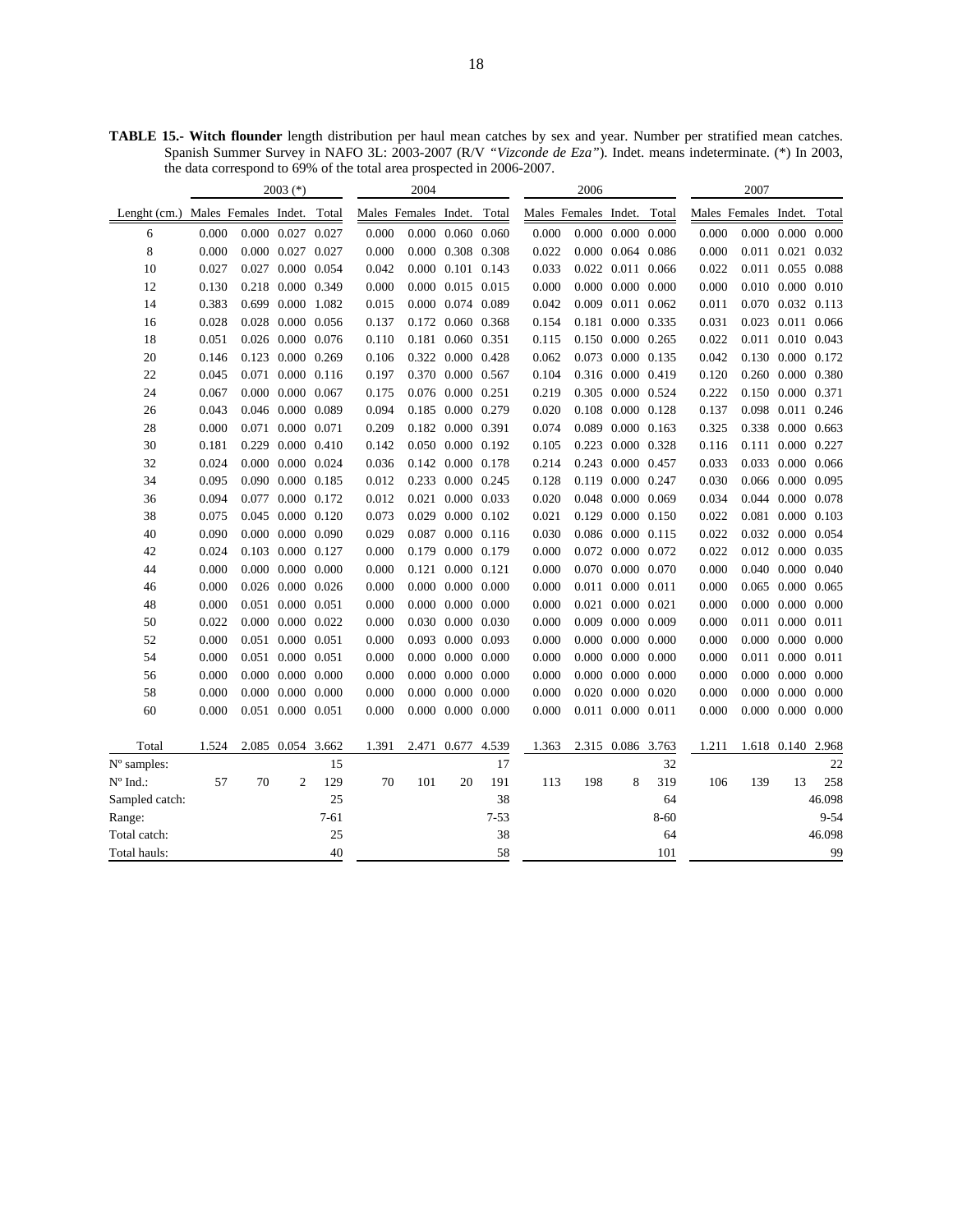

**FIGURE 1.-** Haul positions of the Spanish surveys in NAFO Division 3L in the period 2003 - 2007 (R/V *"Vizconde de Eza"*).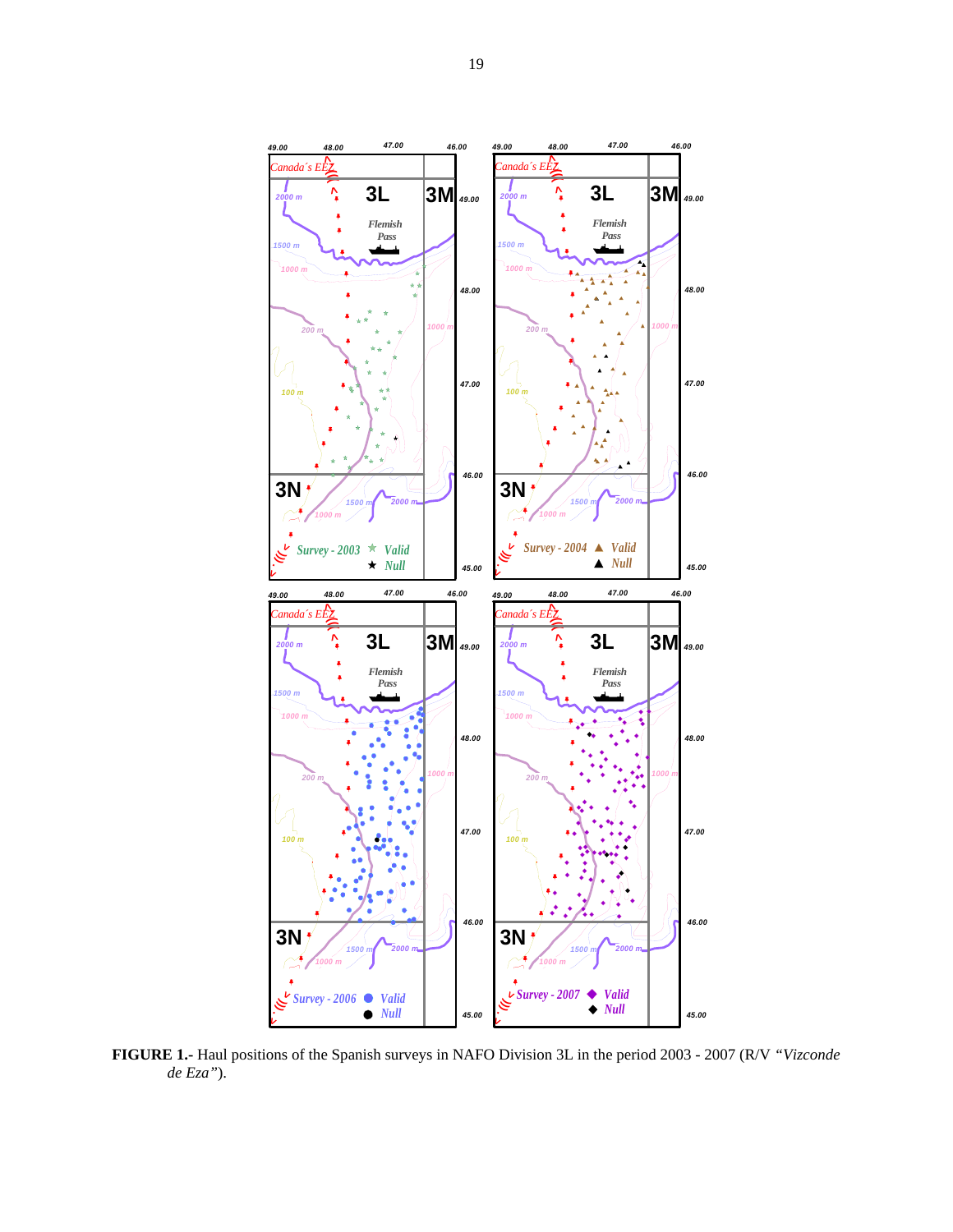

**FIGURE 2.-** Greenland halibut stratified mean catches in Kg and ±SD by year. Spanish surveys in NAFO Division 3L: 2003 - 2007 (R/V *"Vizconde de Eza"*). In 2003, the data correspond to 69% of the total area prospected in 2006-2007.



**FIGURE 3.-** Greenland halibut biomass in tonnes and ±SD by year. Spanish surveys in NAFO Division 3L: 2003 - 2007 (R/V *"Vizconde de Eza"*). In 2003, the data correspond to 69% of the total area prospected in 2006- 2007.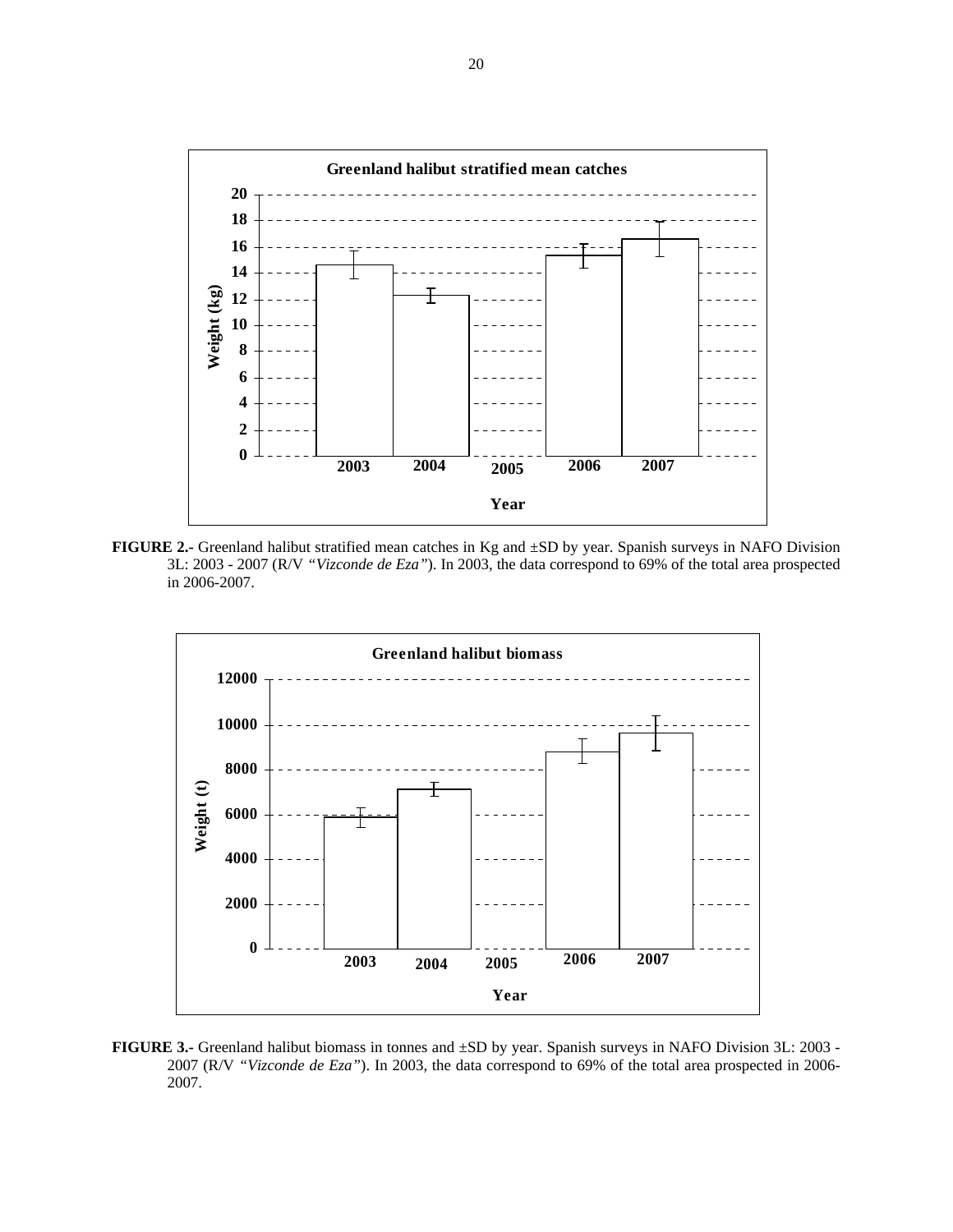

**FIGURE 4.-** Greenland halibut length distribution (cm) in NAFO 3L: 2003-2007. Number per stratified mean catches. In 2003, the data correspond to 69% of the total area prospected in 2006-2007.



**FIGURE 5.-** Greenland halibut length distribution (cm) in NAFO 3L: 2003-2007.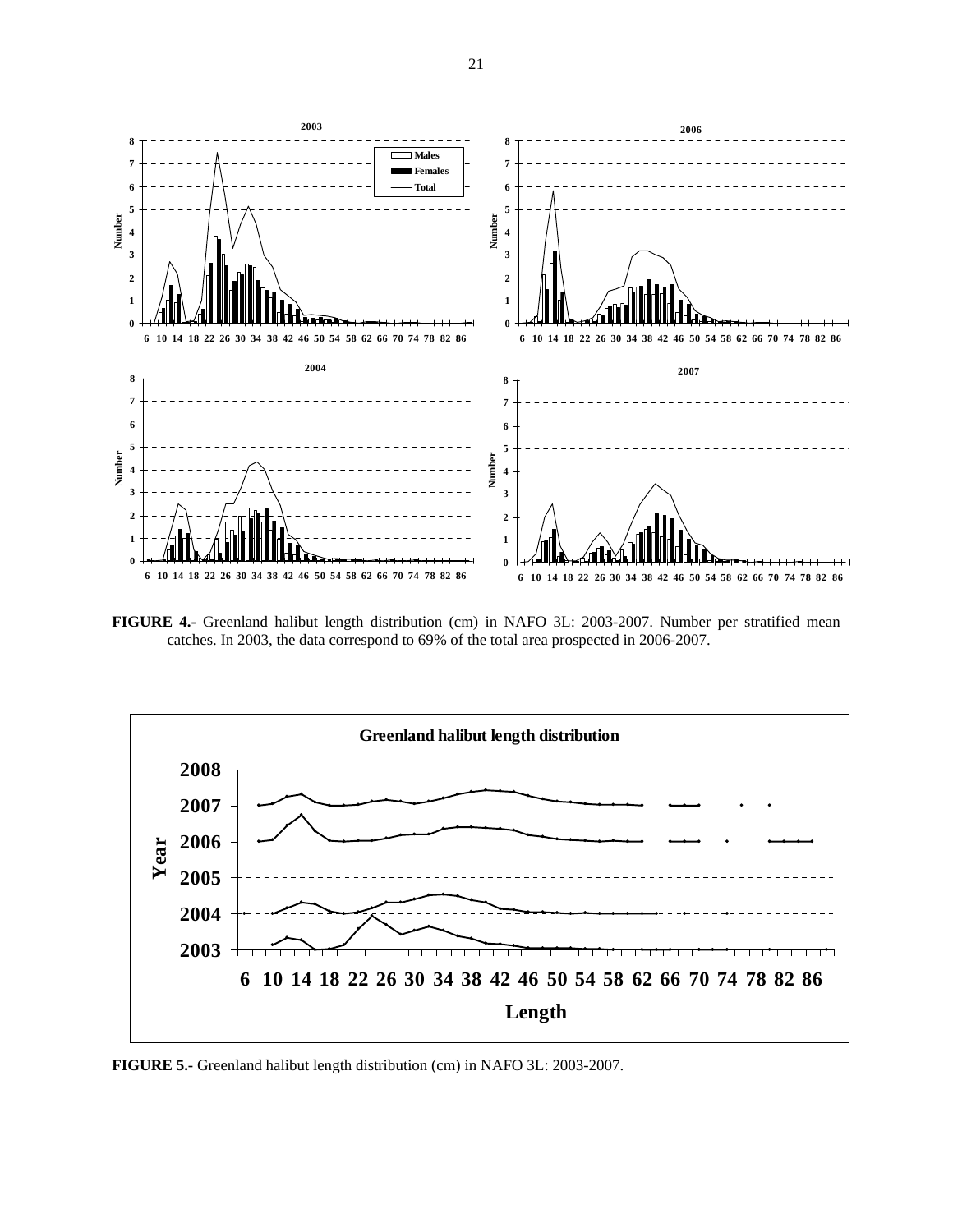

**FIGURE 6.-** American plaice stratified mean catches in Kg and ±SD by year. Spanish surveys in NAFO Division 3L: 2003 - 2007 (R/V *"Vizconde de Eza"*). In 2003, the data correspond to 69% of the total area prospected in 2006-2007.



**FIGURE 7.-** American plaice biomass in tonnes and ±SD by year. Spanish surveys in NAFO Division 3L: 2003 - 2007 (R/V *"Vizconde de Eza"*). In 2003, the data correspond to 69% of the total area prospected in 2006- 2007.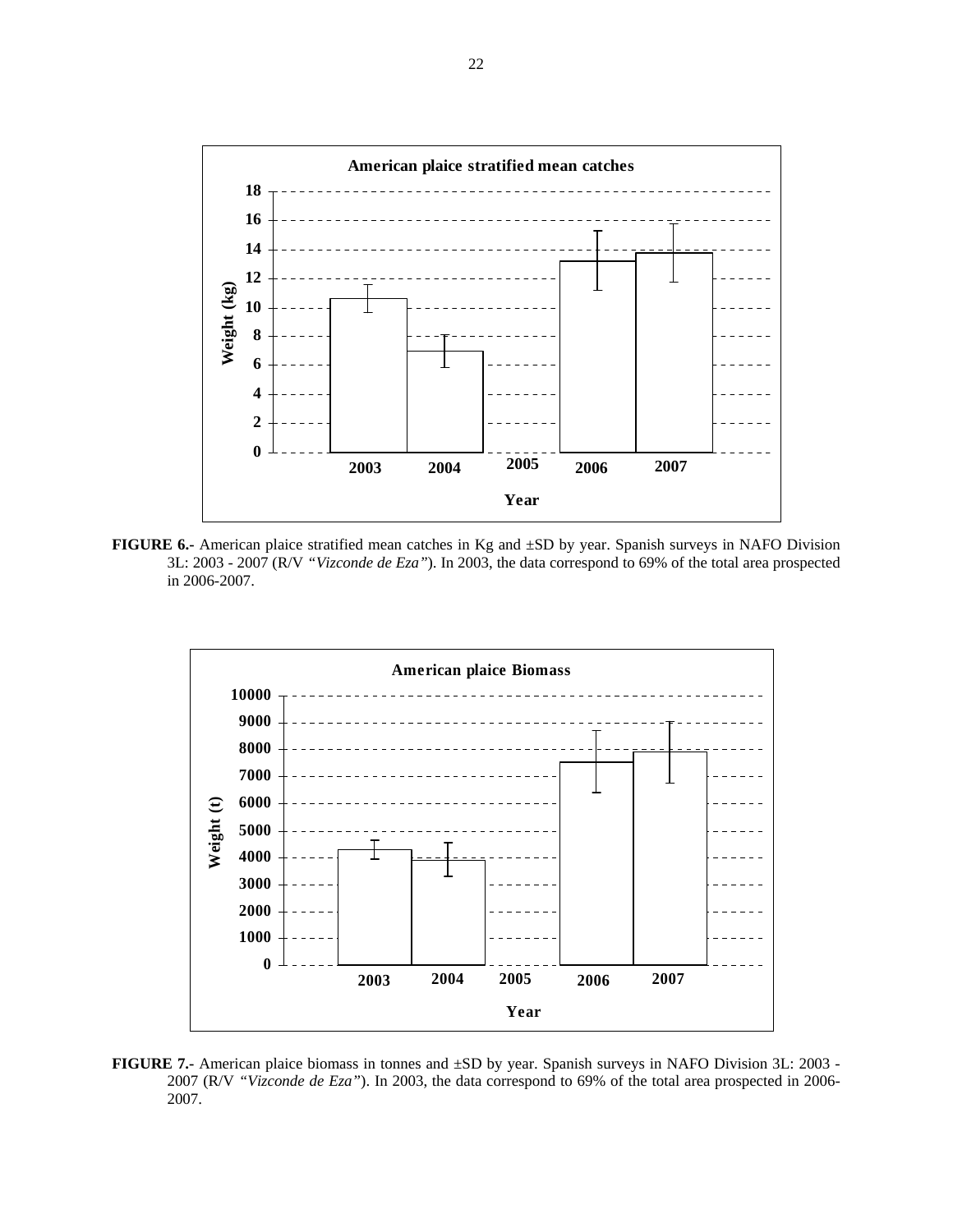

**FIGURE 8.-** American plaice length distribution (cm) in NAFO 3L: 2003-2007. Number per stratified mean catches. In 2003, the data correspond to 69% of the total area prospected in 2006-2007.



**FIGURE 9.-** American plaice length distribution (cm) in NAFO 3L: 2003-2007.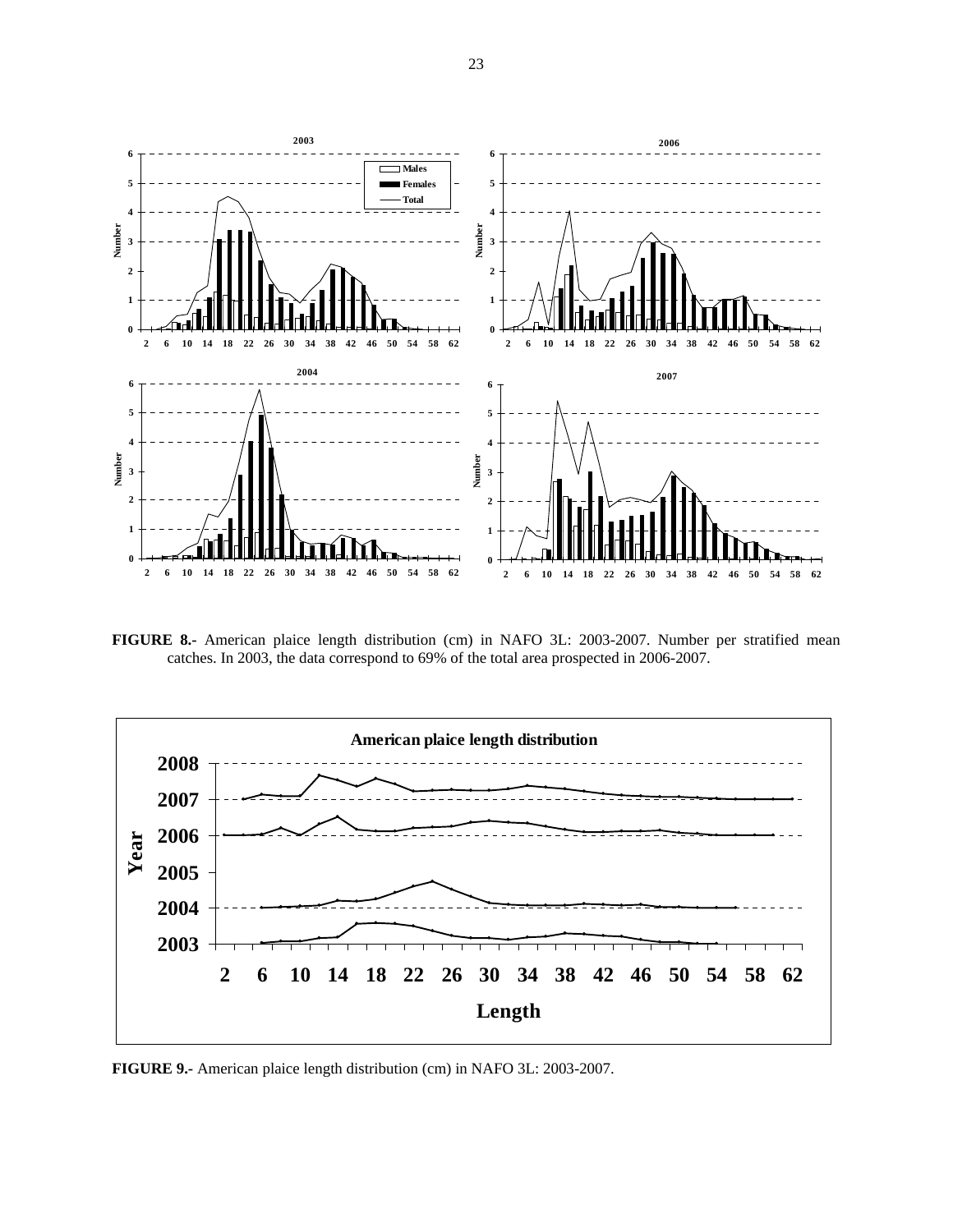

**FIGURE 10.-** Witch flounder stratified mean catches in Kg and ±SD by year. Spanish surveys in NAFO Division 3L: 2003 - 2007 (R/V *"Vizconde de Eza"*). In 2003, the data correspond to 69% of the total area prospected in 2006-2007.



**FIGURE 11.-** Witch flounder biomass in tonnes and ±SD by year. Spanish surveys in NAFO Division 3L: 2003 - 2007 (R/V *"Vizconde de Eza"*). In 2003, the data correspond to 69% of the total area prospected in 2006- 2007.